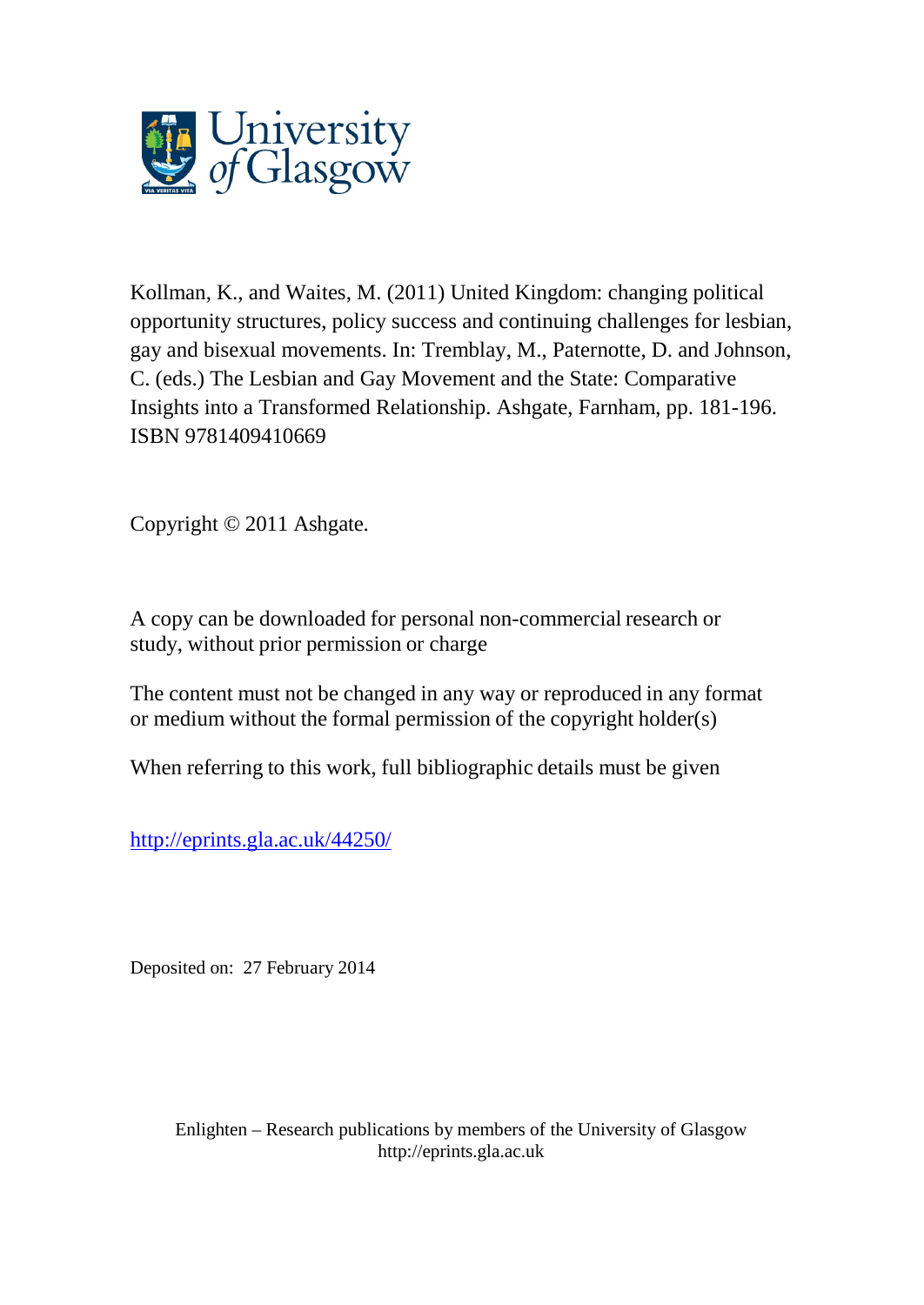## Chapter 12 United Kingdom: Changing Political Opportunity Structures, Policy Success and Continuing Challenges for Lesbian, Gay and Bisexual Movements

Kelly Kollman and Matthew Waites

### **Introduction**

<u>.</u>

The United Kingdom  $(UK)^1$  entered the second decade of the 21<sup>st</sup> century with an extensive set of legal mechanisms to promote the formal equality of lesbians, gay men and bisexuals (LGB). Social movement organizations have played a crucial role in fostering a rather dramatic expansion of LGB rights in the UK since 1997. These legal reforms include the equalisation of the age consent, the creation of civil partnerships, the legalisation of adoption for same-sex couples, and the creation of a public sector 'equality duty' by the Equality Act in 2010.<sup>2</sup> But despite these recent policy successes the country often has lagged behind its West European neighbours both in terms of implementing legal protections and developing grassroots movement organizations.

In this chapter we argue that both these latter aspects of LGB politics in the UK, in part, can be explained by the unfavourable political opportunity structures in which these movements had to operate during most of the second half of the twentieth century. These barriers to organizational development and influence included an unfavourable policy legacy from the  $19<sup>th</sup>$  century, the formal structures of the

 $<sup>1</sup>$  The UK is made up of four different regions: England, Northern Ireland, Scotland and Wales. This</sup> chapter largely focuses on developments at the national level in the UK, i.e. organizations' influence on the national parliament in Westminster. Since devolution in 2000 the Scottish parliament has gained considerable power to implement and enforce human rights and family policy; the Welsh and Northern Ireland assemblies are much weaker. Where space allows we try to mention separate developments that have taken place in Scotland, Northern Ireland and Wales.

<sup>&</sup>lt;sup>2</sup> The Labour government also increased the legal recognition of transgender people, see especially the *Gender Recognition Act 2004*. The history of transgender history movements in the UK is distinct and hence we do not attempt to cover transgender issues in this chapter.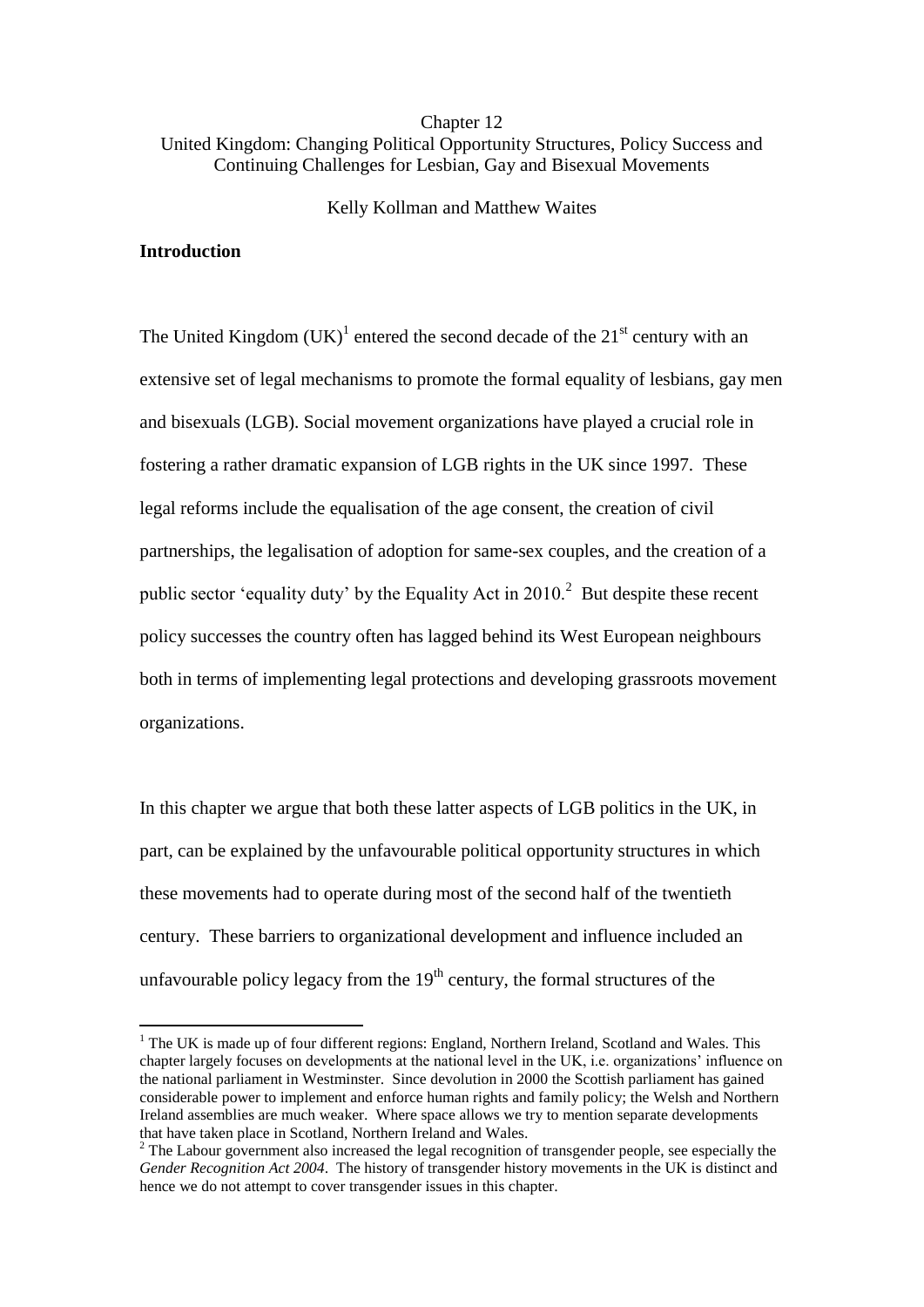centralized British state, and the nature of party politics, which until the advent of New Labour in the mid-1990s remained quite hostile to LGB organizations. In such conditions it is not surprising that the most prominent LGB rights organizations adopted somewhat elitist organizational styles, without mass membership, relying heavily on either informal access to like-minded policymakers or high profile personalities to gain influence. These tactics paid off in the early 2000s after two aspects of the political opportunity structure changed: the incorporation of sexual orientation into the European human rights regime and the New Labour government's commitment to expanding equalities legislation.

In making this argument, we seek to make two interventions in academic debates over LGB movements and their changing relationships to the British state. The first is to challenge much empirical and historical literature on British LGB organizing, which tends to over-state the extent to which the formation and nature of movement organizations have been shaped by organizational leaders (Lucas 1998), and movement resources (Lent 2003), while under-emphasising the state context in this process . The second intervention, developed in the final section of the chapter seeks to understand what happens to movements and LGB identities once formal equalities are achieved and the perceived need to strategically articulate narrow sexual categories for movement and legal discourses fades. Analytically distinguishing NGOs from movements, and examining the close relationships between current NGOs and the state opens the question of whether LGB NGOs, especially those with a history of elite organizing, will align themselves more with state formal equalities agendas than with radical movement agendas for substantive social equalities in the future. We need to understand LGB movements, like Plummer (1999), as multiple,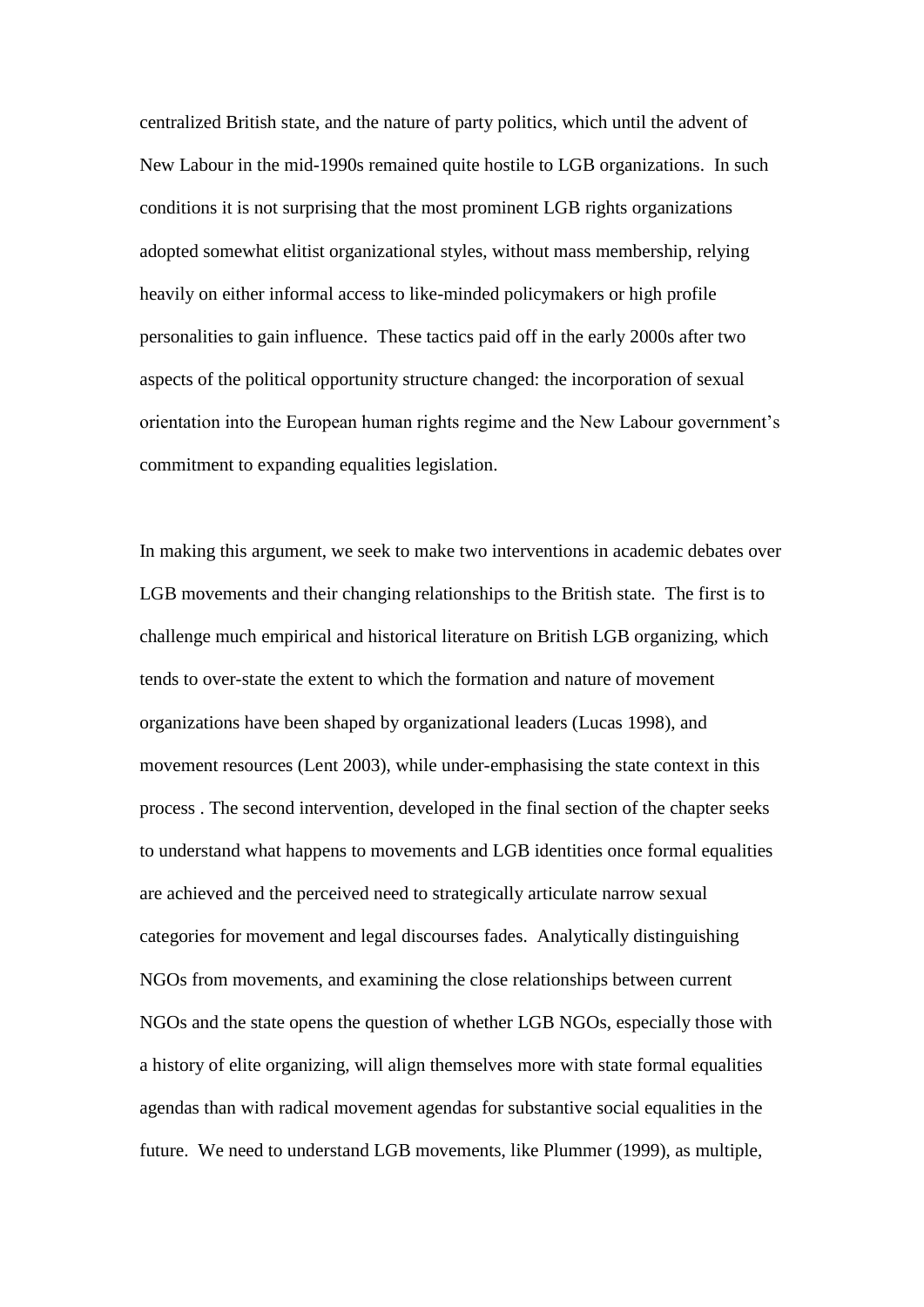intertwined, and structured by multiple forms of power related to gender, 'race' and ethnicity, class and other inequalities.

The next section outlines the post war history of LGB movements in the UK and argues that the organization and influence of such movements have been strongly affected by the relatively closed nature of the British state and the historic lack of elite allies in the British political system. Section three examines how changes to the political opportunity structure in the 1990s allowed organizations such as Stonewall and Outrage! to influence the New Labour government's policy agenda, which resulted in far-reaching legal reform in Britain. The fourth section presents our intervention in debates over the value of social movement theories and concludes by analysing the prospects for further social and cultural change in the wake of dramatic policy transformations.

# **Lesbian, Gay and Bisexual Movements in the United Kingdom 1950-1990: the Difficulty of Sustaining Political Organizations**

Although our analysis largely focuses on the influence of the state, cultural factors can help explain the comparative weaknesses of LGB political organizing in post-war Britain relative to many West European states (Adam et al 1999a ). Some scholars have argued, for example, that in the UK 'new social movements,' conceived as focusing more on identity than class, have failed to gain the prominence they enjoy in other European countries due to the continued salience of class in British political culture (Koopmans 1996). In addition while tolerance towards homosexuality has increased greatly in the UK over the past 30 years, acceptance of gay and lesbian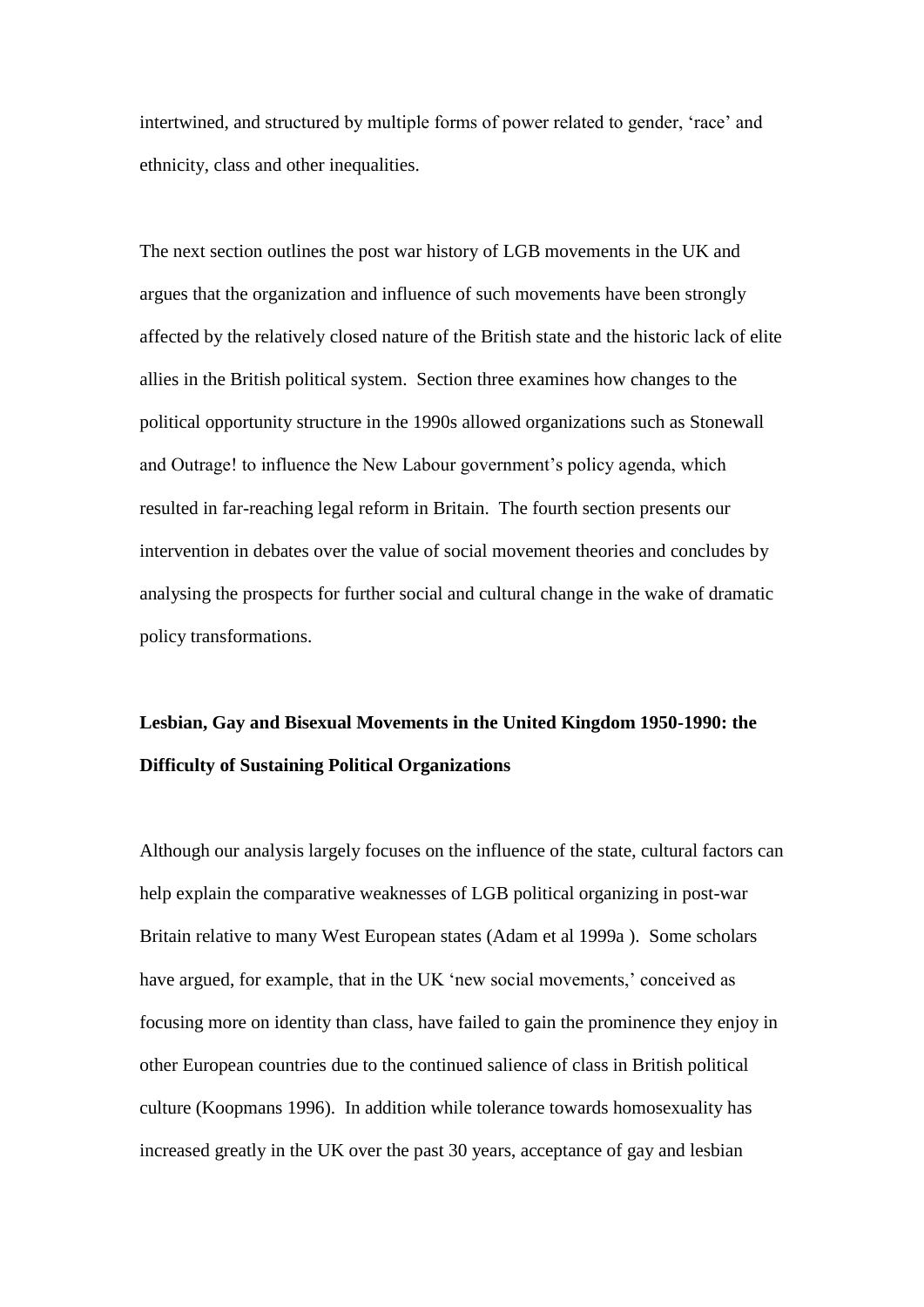lifestyles as registered in survey data have lagged behind most countries in northwest Europe (Pew 2007). Recent Eurobarometer surveys also suggest that levels of support for opening marriage to same-sex couples in the UK lags behind other countries in Western Europe (European Commission 2006). These sustained levels of discriminatory attitudes are somewhat surprising since the UK is a comparatively secular society. But by global standards the UK is comparatively tolerant and it is more accepting than other western democracies such as the US and Ireland.

While recognising the importance of these and other socio-cultural factors, we argue that the political-structural environment in which LGB organizations have existed has had a profound affect on the nature of organizations as well as their changing ability to influence political outcomes. To use the language of social movement theorists, the political opportunity structure in the UK has not always been particularly favourable to LGB movement organizations. Herbert Kitschelt, who coined the term, defined political opportunity structures as "specific configurations of resources, institutional arrangements and historical precedents for social mobilization, which facilitate the development of protest movements in some instances and constrain them in others" (1986: 58). We use the term here slightly more narrowly to highlight how political/legal institutions, the nature of party politics and the existence of elite allies have influenced the access LGB organizations have had to the British state as well as the reception these organizations have received there. More specifically, a negative policy legacy, the somewhat closed nature of the British political system and the lack of elite allies throughout much of the post war era came together to create comparatively adverse opportunity structures for LGB organizations.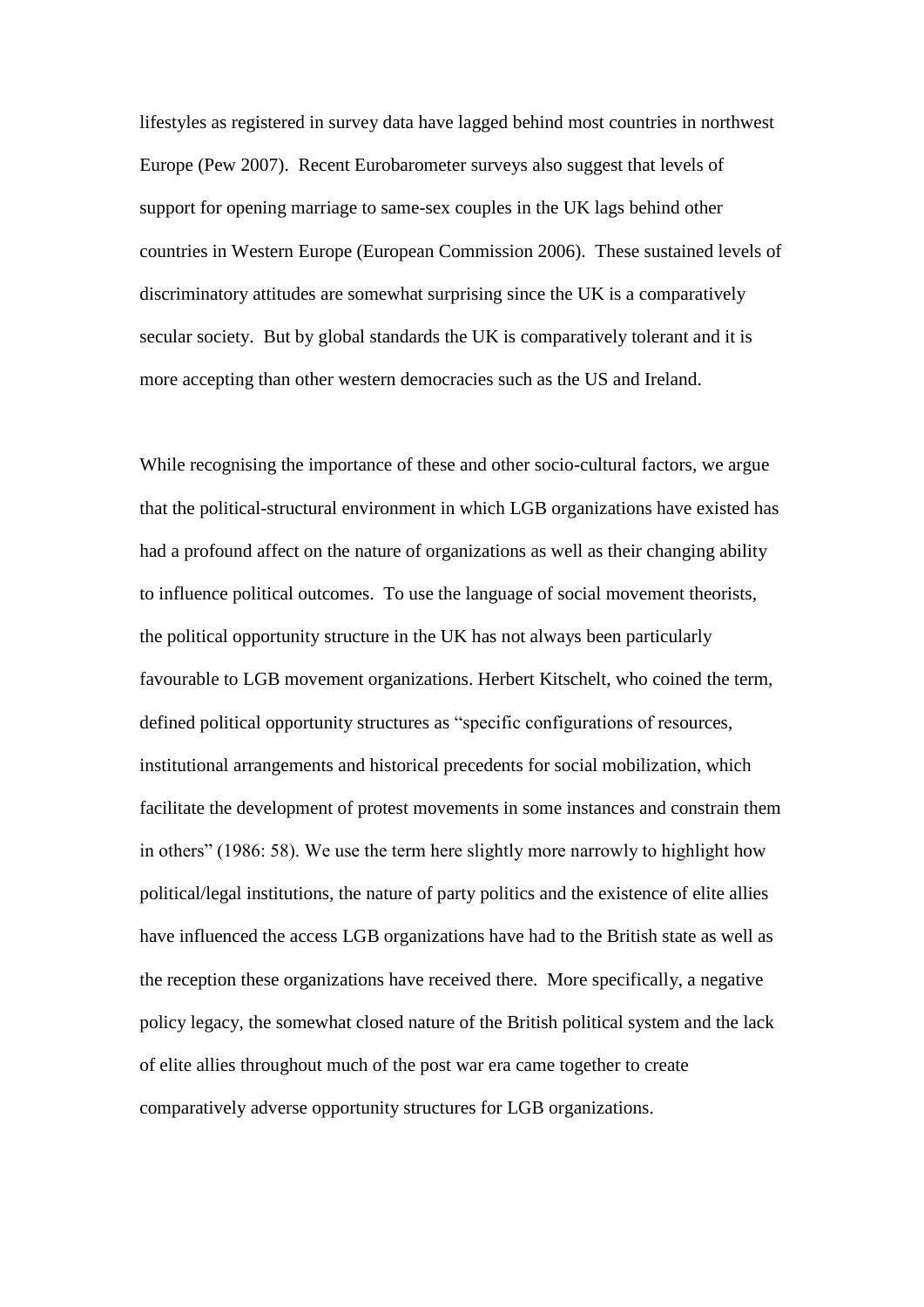The negative policy legacy dates back to the  $16<sup>th</sup>$  century when England became one of the first countries to criminalize sex between two men in 1533 (Graupner 2001). Although most European states eventually criminalised sex between adult men, prohibitions remained on the law books longer in the UK than in most other European democracies. Revolutionary France decriminalized sex between men in France and then exported this reform to the so-called Napoleonic code countries including the Benelux countries, Spain and parts of Italy. The Nordic countries all had decriminalized consensual sex between men by World War Two (Waaldijk 2000). The fact the UK did not partially decriminalize sex between two men until 1967 in England and Wales, and the early 1980s in Scotland and Northern Ireland, hindered the ability of LGB people to form social and political organizations (Waites 2009a).

The nature of the British state also has shaped LGB organizing. Social movement theorists often disagree about how open or closed the UK state is to social movement organizations and influence. Some scholars such as Koopmans (1996) argue that the political system is relatively open in nature because of the pluralist interest group system in which a multitude of non-governmental organizations exist and vie for government attention. However, the centralized nature of the British state, which concentrates power in the national executive, offers social movement groups particularly those that are not well networked into elite social circles—few points of access. Compared to many other western democracies British civil society groups enjoy few formal guarantees of representation in the political process (Dryzek et al 2003: 42-48). Nor do they have the luxury of taking their demands to strong subnational governments, the judiciary or a strong second legislative chamber if the executive is not willing to listen. Although this situation has changed somewhat with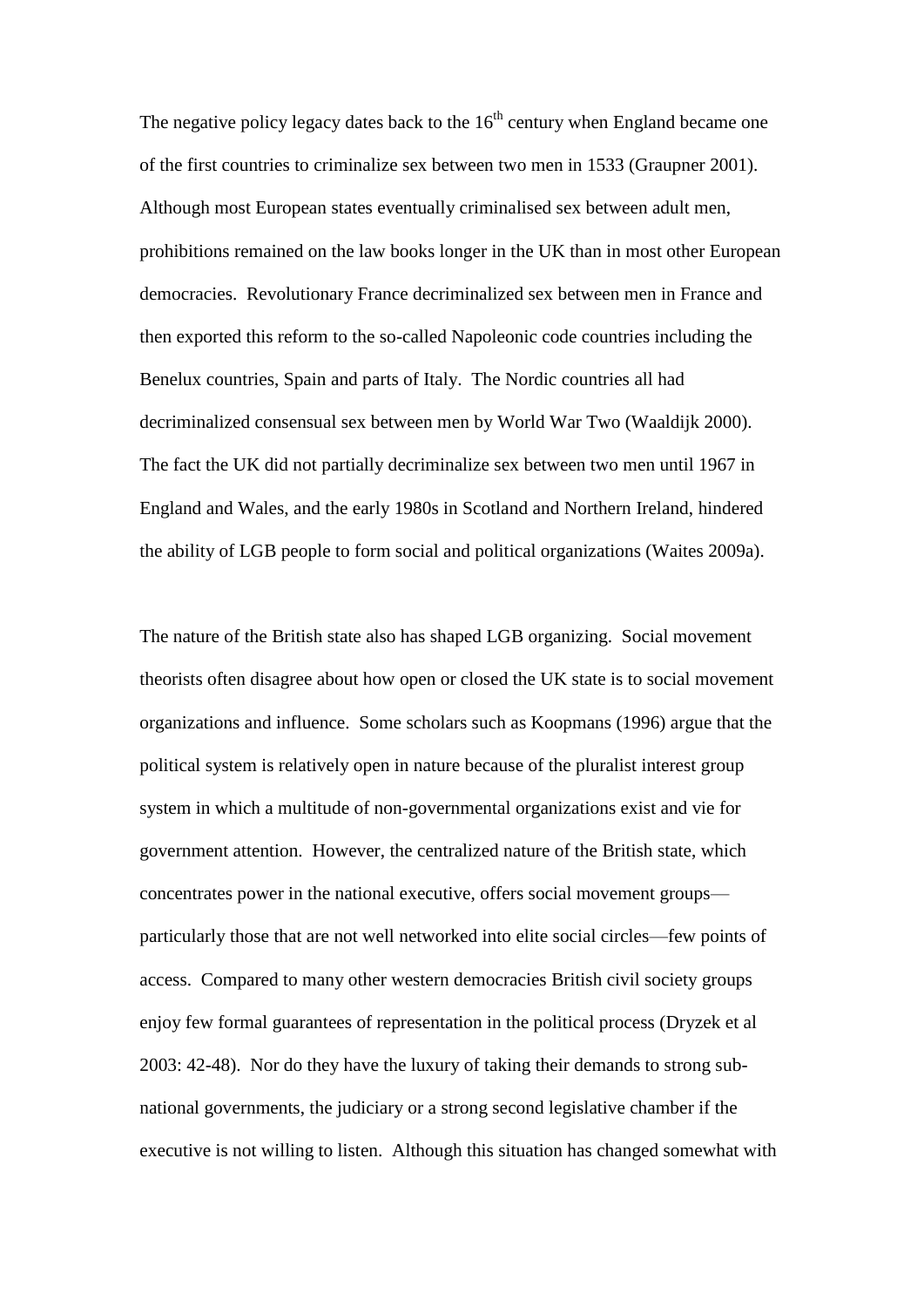the creation of elected assemblies in Wales, Scotland and Northern Ireland since the early 2000s, the British state remains comparatively centralized. Interest groups and social movement organizations thus must rely on the good will of either elected politicians or Whitehall officials to be heard and have their concerns fed into decision-making processes. With notable exceptions such as Roy Jenkins, until the late 1990s such elite allies were difficult for LGB organizations and activists to find.

As a result of these largely structural factors, it was historically difficult for mass membership ('grassroots') LGB organizations to sustain themselves and apply pressure on British governments to implement policy reform. Indeed the first major political opening for gay men in the UK, the creation of the Wolfenden Committee, occurred without impetus or input from 'homosexual' organizations. The Wolfenden Committee was set up by the Home Office in 1954 to review 'homosexual offences' alongside prostitution, after a number of high profile court cases revealed both the harsh nature of the existing laws against sex between men, and their uneven application. No openly gay men or lesbians were asked to serve on the committee, though it did interview individuals whose lives had been affected by the laws. The Report when it was published in 1957 recommended that sex between men be partially decriminalized in England and Wales based on the idea that what people did in the privacy of their homes was not harmful to society (Committee on Homosexual Offences and Prostitution, 1957). The committee held that sex between men should remain a criminal offence for men until they reached 21, an age five years higher than the age of consent for heterosexual sex (Waites 2005a, 96-118).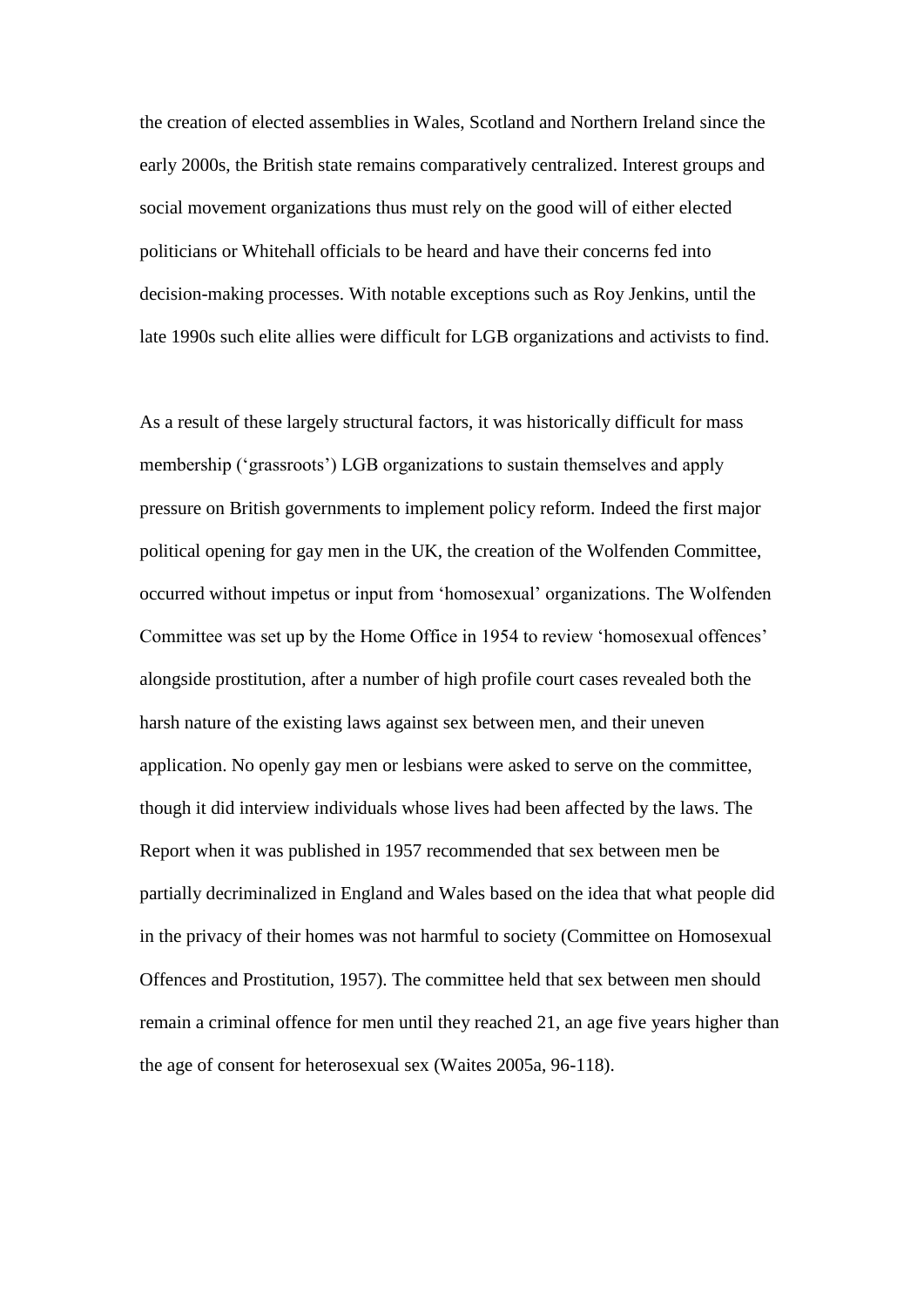Although it took a decade for the Wolfenden Report's recommendations to be implemented, its publication had a profound affect on LGB movements in the UK. New organizations emerged in its wake, the most politically relevant of which were small, non-membership based and reliant on well-connected leaders to gain influence. The first such organization, the Homosexual Law Reform Society (HLRS), was created in 1958 to persuade parliament to adopt the Wolfenden recommendations (Grey 1992). Given both the negative attitudes that prevailed at that time and the nature of the British political system it is not surprising that, while organizing public meetings and assisting individuals, they adopted a somewhat elitist strategy focused on lobbying MPs. Several other homosexual organizations appeared about this time, including the lesbian Minorities Research Group (1964), the Scottish Minorities Group (1969), and the North Western Homosexual Law Reform Committee (1964); the latter became the Campaign for Homosexual Equality (CHE) in 1969 after its leadership fell out with the London-based HLRS (Waites 2009a). After the Sexual Offences Act partially decriminalised sex between men in 1967 in England and Wales, the Campaign for Homosexual Equality became the largest organisation, but its membership peaked at around 5,000 during the 1970s (Jeffery-Poulter 1991: 156). Perhaps just as importantly this early legal reform led to the opening of new social clubs for gay men and the creation of gay communities in many metropolitan areas (Weeks 1977).

It took the advent of the student-based and counter-cultural social movements of the 1960s and 1970s to foster a more radical lesbian and gay politics in the UK. The Gay Liberation Front (GLF) that formed in 1970 in London was central in these developments. As the name implies the GLF saw itself as part of revolutionary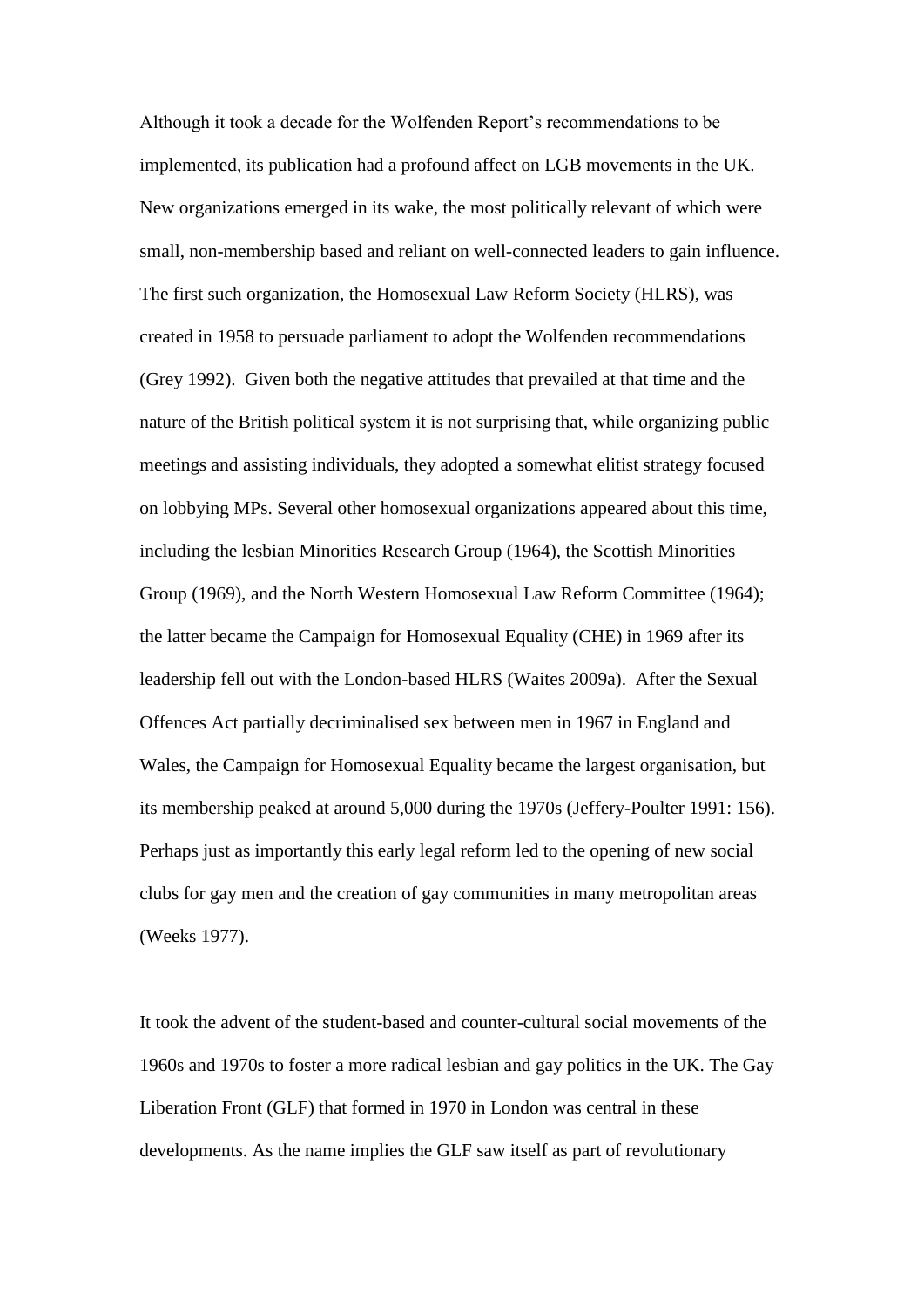movement that sought to overturn the multiple oppressions of bourgeois, western society. Unlike the homosexual organizations of the 1960s, the GLF demanded both legal equality and liberation from the oppressive, 'sexist' nature of British society, which bred 'self-oppression'. The emphasis on respectability gave way to an emphasis on remaking society. The GLF also eschewed the hierarchal structure of the early organizations and sought to create a fully participatory and democratic movement/organization (Waites 2009a). The GLF and other parts of the gay liberation movement used very different tactics from the older homosexual organizations, including organizing street protests and public performances (Weeks 1977; Lent 2003).

The GLF and its allied network of liberation activists changed British LGB communities and politics forever. They forced the older organizations such as CHE to re-evaluate their tactics and somewhat timid political positions. Perhaps most importantly the advent of gay liberationism in the UK shifted the movement's culture and encouraged lesbians, gay men and bisexuals to be more open about their sexuality and to use this openness to change society. This led to a flowering of new gay and lesbian communities and social organizations. The Gay Liberation Front, however, was only able to sustain itself until 1973, although the organization did not formally disband until later in the decade. The reasons for the movement's short life have been well chronicled by Jeffrey Weeks and others (Weeks 1977). Many were internal to the movement itself. Its radical political outlook created numerous divisions within the movement as members fought over different Marxist and counter-cultural ideologies prominent in the student movements of the era. Gay liberation also coincided with, and indeed drew from, the radical feminist movement of the 1970s. Although these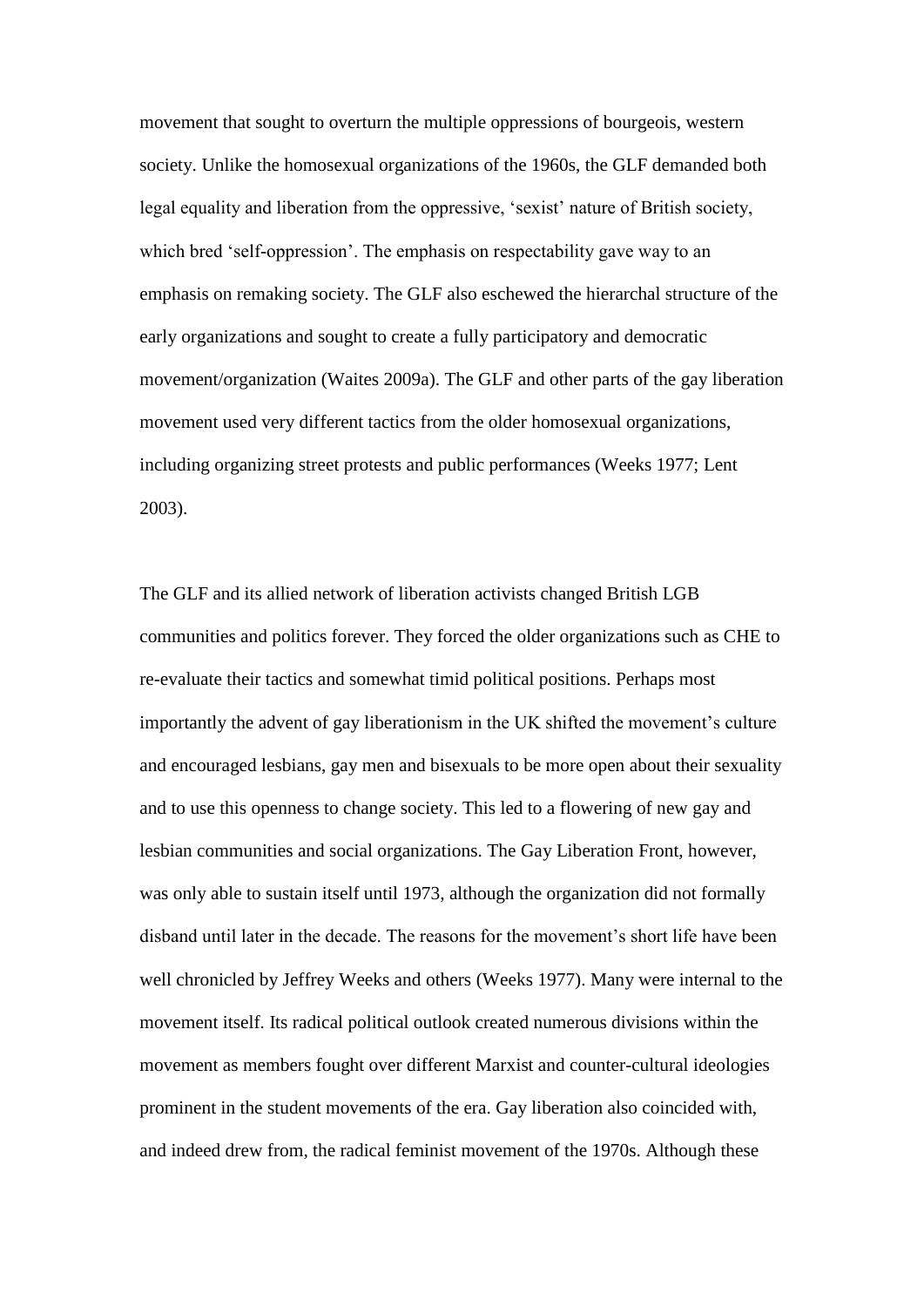movements had a great deal in common, radical feminism unsurprisingly led to rifts between men and women within the movement, which remained until the late 1980s (Power 1995; Plummer 1999).

In addition neither societal attitudes towards homosexuality nor the political opportunity structure of the time were favourable to a more radical sexual politics. No prominent members of either the Labour or the Conservative parties were willing to promote the political agenda of the GLF. The more aggressive tactics of the gay liberationists were followed by a shift in mainstream British culture against 'permissive' sexual mores (Weeks 1990: 205-26). The beginning of the 1970s was also a difficult time politically as the UK's relative economic decline began to preoccupy politicians in both major parties and class conflict began to escalate. These issues left little room for serious consideration of the demands of the so-called new social movements. By the mid 1970s CHE had regained its position as the leading national gay advocacy organization, despite remaining a rather centralized lobby organization focused on gaining respectability and legal reform.

Margaret Thatcher and the Conservative Party's emphasis on traditional family values after their election in 1979 further narrowed the opportunities available to LGB activists to participate in decision-making. The onset of the HIV-AIDS crisis and the Thatcher government's slow response, however, did a great deal to politicize gay and lesbian people in the UK in the mid 1980s. LGB groups started to put greater emphasis on rights politics as the need for legal reform became more urgent. Many activists turned towards Labour-controlled city councils to have their voices heard and a number of councils in large metropolitan areas began to implement anti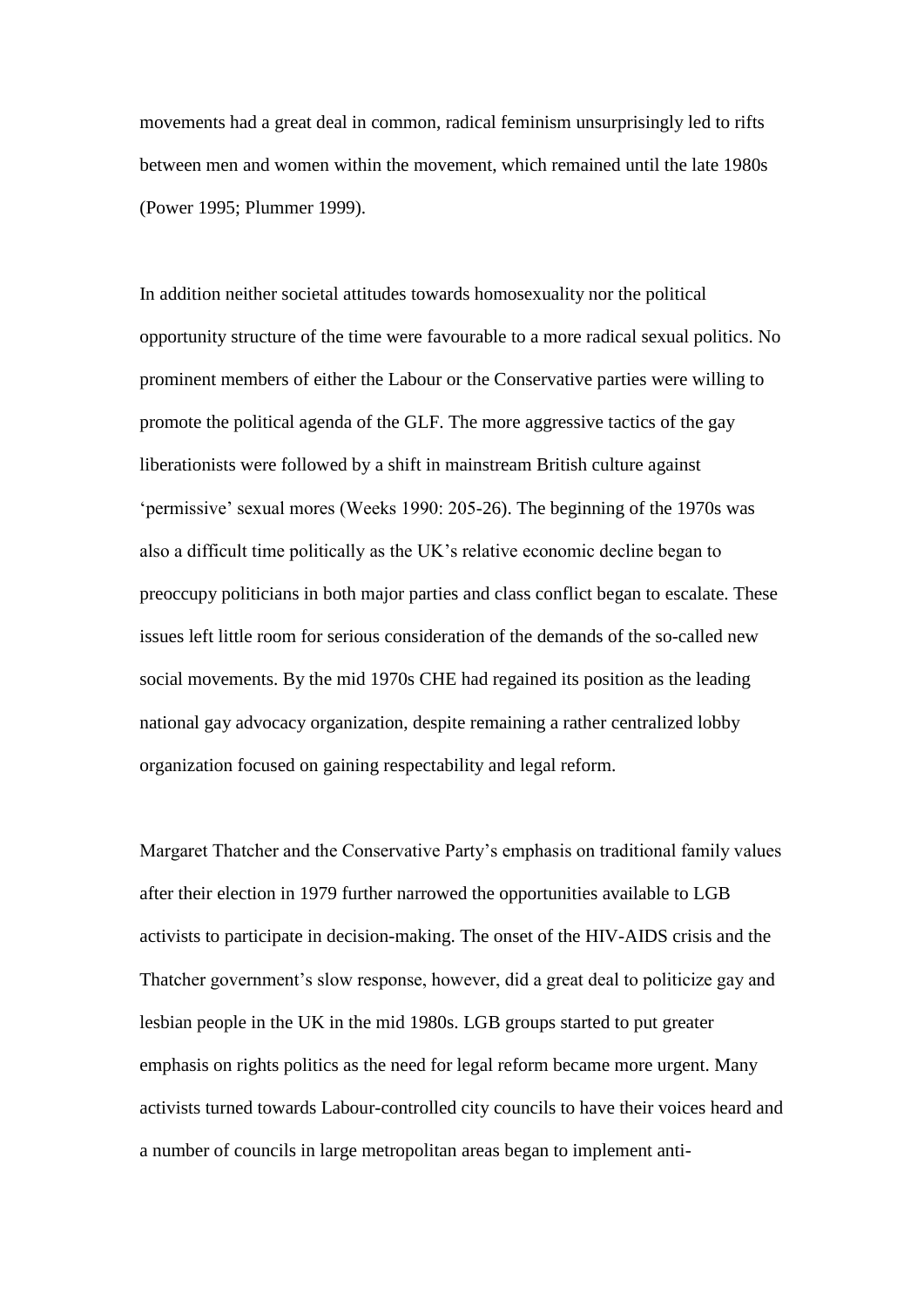discrimination policies that included sexual orientation. These local political victories, along with growing hysteria over the portrayal of homosexual lifestyles in education materials, moved the Thatcher government to support the infamous Section 28 of the *Local Government Act* of 1988, which mandated that local governments "shall not intentionally promote homosexuality or publish material with the intention of promoting homosexuality" or "promote the teaching in any [maintained school](http://en.wikipedia.org/wiki/Maintained_school) of the acceptability of homosexuality as a pretended family relationship." Section 28 has often been seen as an attempt by the right to foster a less open type of LGB politics in which gay men and lesbians were encouraged to remain largely closeted to gain social acceptance (Smith 1994).

The HIV-AIDs epidemic and the passage of Section 28 did a great deal of damage to LGB communities in the UK in the 1980s. But in the longer run these twin crises invigorated the community and alerted the public as well as centre-left politicians to the existence of sexual orientation discrimination as a political issue. Many LGB activists were mobilized at this time, including those who created two of the most influential LGB organizations in British political history: Stonewall, formed in 1989 by figures including actors Ian McKellan and Michael Cashman, and longtime activists such as Lisa Power of Lesbian and Gay Switchboard; and Outrage!, formed in 1990 by figures including Simon Watney and Peter Tatchell (Lucas 1998; Lent 2003). Although much has been made of the differences between these two organizations—the former initially a rather streamlined lobbying organization made up of social elites and the latter drawing inspiration from queer activism and street protest— both have focused their attention on formal equalities legislation and have had many similar equality goals (Waites 2009a). Both have also followed the pattern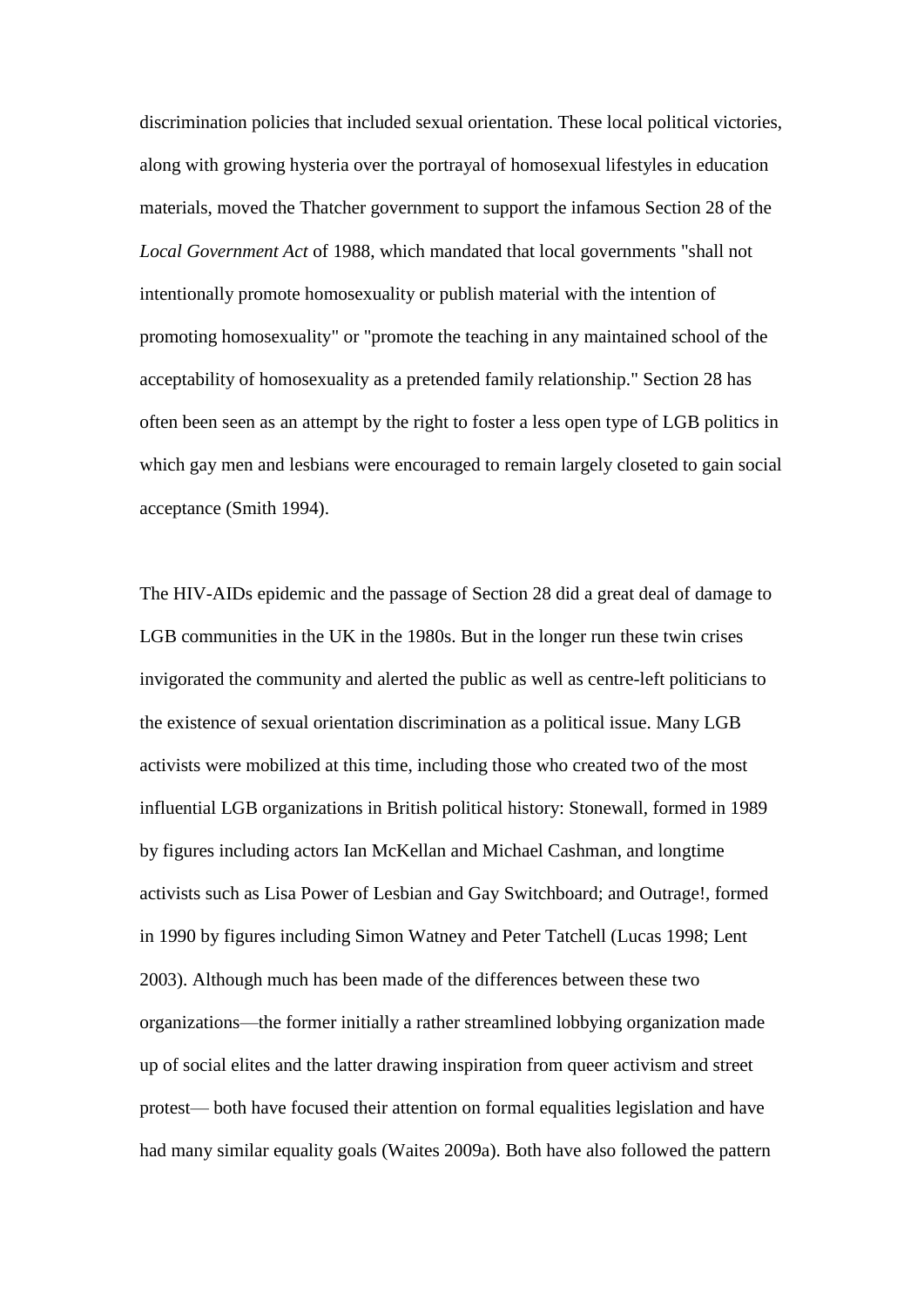set by earlier LGB movement organizations and rely heavily on the political connections and/or the high profile nature of their leadership rather than relying on the more community and membership-based organizations as in the Netherlands, Denmark, Germany and Sweden. Both organizations entered the 1990s well poised to take advantage of the changing political opportunity structures facing LGB rights movements in the UK.

#### **LGB Politics since 1990: Changing Political Opportunity Structures**

In his recent book entitled *The World We Have Won*, which chronicles the transformation of sexual and gender roles in the UK, the sociologist and historian Jeffrey Weeks asks, "Who in their right senses would not prefer living today than fifty years ago?" (2007: 4). As Weeks makes clear, the UK is a very different place socially, culturally and politically than it was when the Wolfenden Report was written in the mid 1950s. These changes led to a remarkable series of policy and legal reforms related to sexual orientation in the late 1990s and early 2000s. These changes were the result of years of lobbying and activism by organizations like Stonewall and Outrage!, but legal reform almost certainly would not have occurred without two important changes to the opportunity structures facing LGB movements: the partial incorporation of 'sexual orientation' into the European human rights regime in the 1980s and 1990s and the election of New Labour to government in 1997.

Scholars of European politics have long noted that policymaking in certain fields has become a multi-level affair, with European institutions playing an increasingly important role in standard setting and the creation of legal norms (Hooghe and Marks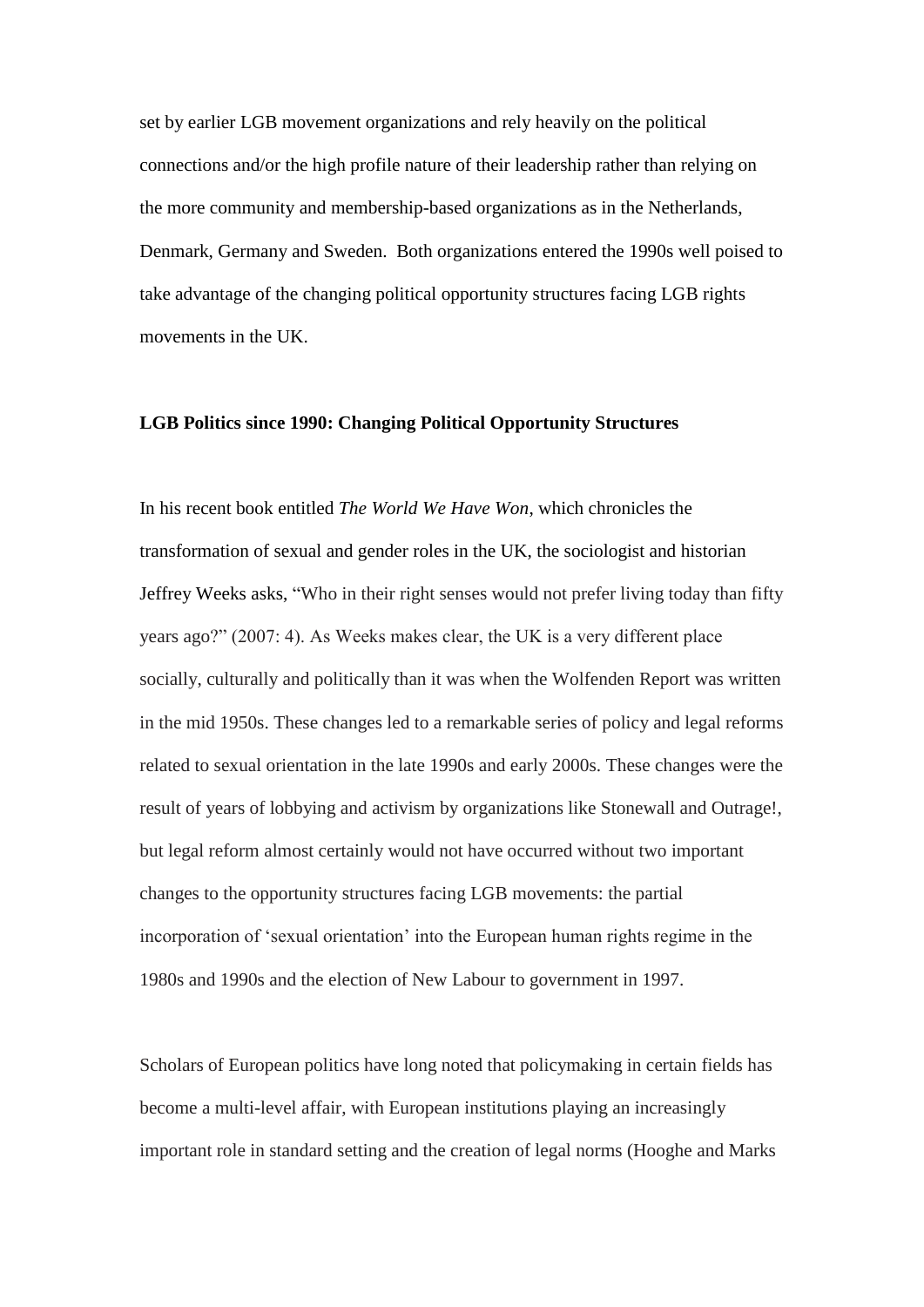2001). In this layered system of policymaking sub-national governments, national bureaucrats as well as non-state actors from different countries can participate in European decision-making processes, often without using national governments as go-betweens. The creation of these European governance networks and structures has opened up new avenues for national movement actors to have their voices heard and through which they can 'domesticate' European rules as well as soft law norms into their home countries (Imig and Tarrow 2001). Keck and Sikkink famously observed that domestic activists often use friendly intergovernmental organizations when access to their own government is blocked in what they called the 'boomerang pattern' of influence (Keck and Sikkink 1998: 12-13).

Starting in the 1980s both the European Union (EU) and the separate Council of Europe (CoE) and its European Court of Human Rights (ECtHR) made a series of decisions that partially incorporated 'sexual orientation' into the European human rights regime (Beger 2004; Wintemute 1995). These rulings were associated with the beginnings of a wider 'human rights turn' in LGB politics internationally (Kollman and Waites 2009; Waites 2009b).The incorporation of 'sexual orientation' into the anti-discrimination clause of the EU's Treaty of Amsterdam in 1997, and the increasing willingness of the ECtHR to expand the rights of LGB people through its rulings, have been an incredible boon to UK activists and have greatly expanded the political opportunity structures available to lobby organizations. The rulings of the ECtHR and the European Commission on Human Rights—a screening body for the Court, now abolished—have led British governments to decriminalize consensual sex between men in Northern Ireland after a case initiated by Jeff Dudgeon of the Northern Ireland Gay Rights Association (NIGRA)(*Dudgeon v. U.K.* 1981); to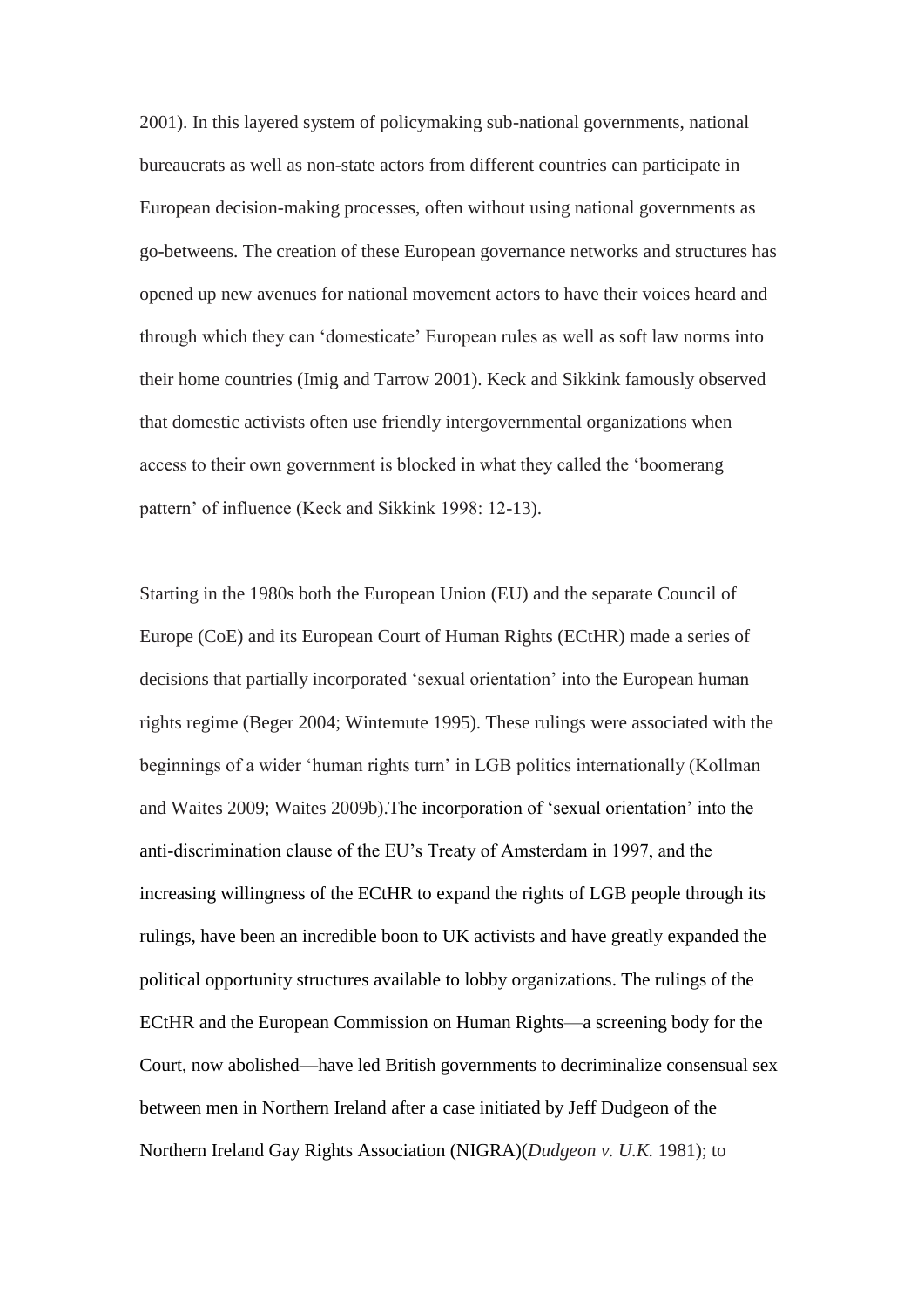equalize the ages of consent for same and different-sex sexual activity (*Sutherland v. U.K.* 1997), and to lift the ban against lesbians and gay men serving openly in the military (*Smith & Grady v. U.K.* 1999; *Lustig-Prean & Beckett v. U.K*. 2000). Many of these more recent cases were initiated and / or supported by Stonewall, which foregrounded human rights arguments during its first campaign to equalize the age of consent in 1993-4 (Waites 2005a 158-182).

British LGB rights activists have been able to utilize these positive ECtHR rulings to catalyse specific legal changes. In addition rights groups have drawn on the logic of the Court's rulings to argue for the further expansion of LGB rights. These demands included relationship rights and better protections against discrimination in the work and market place. The former demand was also helped greatly by the fact that a majority of EU member states (15 at the time) had adopted a same-sex union law in the 1990s and early 2000s. By the time the *Civil Partnership Act* was adopted in 2004 a soft law norm for the legal recognition of same-sex couples had been well established in transnational European policy networks (Kollman 2007; 2009). The EU also helped push anti-discrimination legislation onto the British agenda by banning sexual orientation discrimination in the workplace in its Employment Equality Directive in 2000 (Council Directive 2000/78/EC). This directive was translated into British law in the *Employment Equality (Sexual Orientation) Regulations* of 2003. The Labour government subsequently expanded anti-discrimination law through the *Equality Act* 2006 and *Equality Act* (*Sexual Orientation) Regulations* 2007, and now forbids private service providers from discriminating based on sexual orientation. Labour's *Equality Act* 2010 was its final contribution to equality law before losing office in May 2010. The Act integrated and replaced the previous legislation,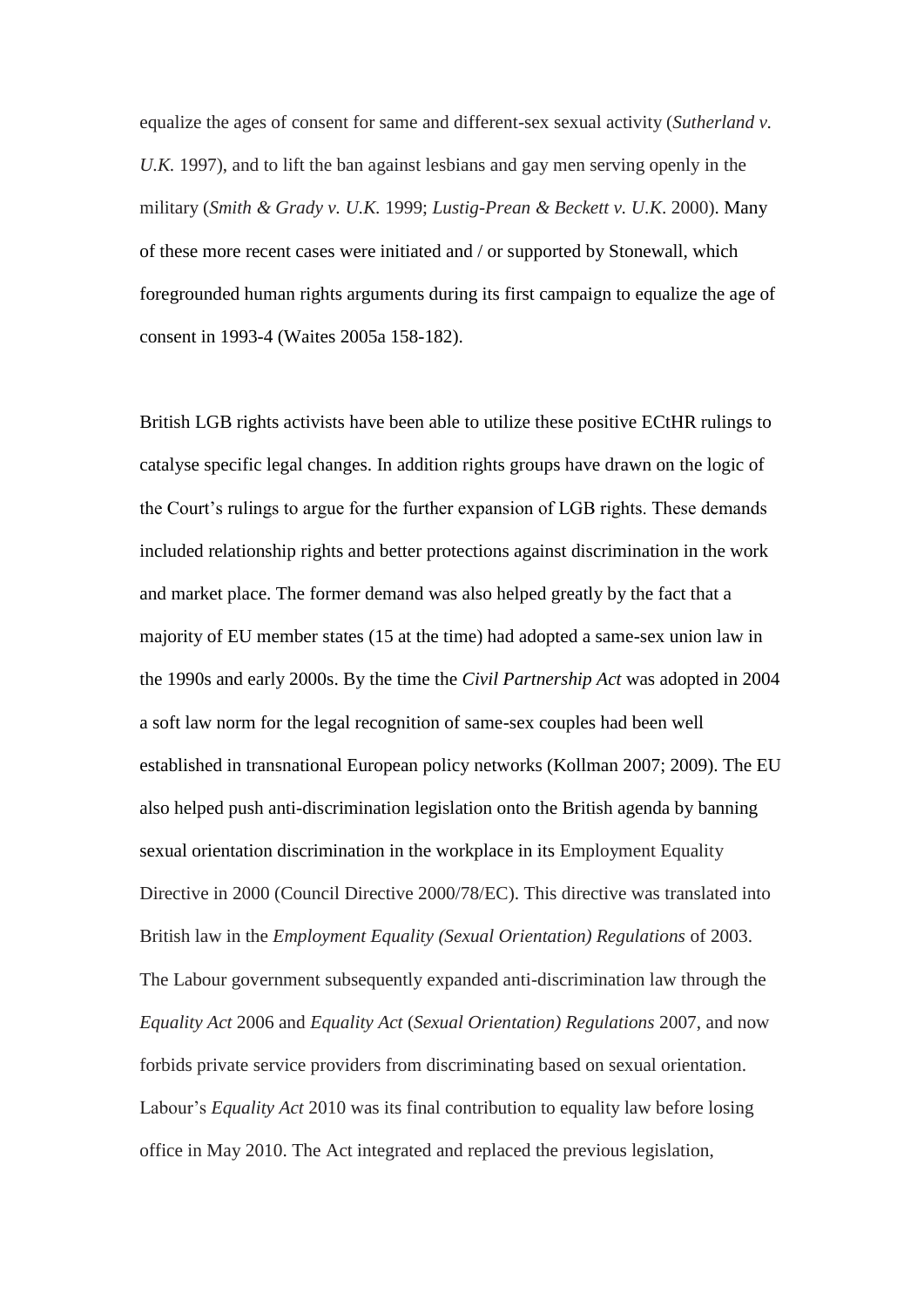harmonising sexual orientation law with that for various other dimensions of inequality, and creating a public sector Equality Duty to advance 'equality of opportunity'.

The second major opening of the political opportunity structure in the UK occurred with the election of 'New' Labour in 1997. The election put political elites in places of power who both had personal connections with the leadership of groups like Stonewall and who favoured the legal reforms being championed by LGB groups. New Labour, which no longer sought to use economic policy to distinguish itself fundamentally from the Conservative Party, emphasised human rights in the 1997 election campaign, particularly its intention to introduce a Human Rights Act (1998) that would incorporate the European Convention on Human Rights directly into British law (Stychin 2003). Although the 1997 manifesto itself did not mention LGB rights or sexual orientation discrimination, much was made of the fact that Ministers in Blair's cabinet such as Chris Smith were openly gay.

Throughout the 1990s, Stonewall had taken pains to foster an image of political neutrality and expertise, but the organization knew it had the broad private support of prominent New Labourites including Peter Mandelson (Waites 2009a, 102-3), and to an extent Blair, who had called for an equal age of consent as Shadow Home Secretary in 1994 (Waites 2005a, 170). These connections and the modernizing agenda of New Labour largely served Stonewall well, although behind the scenes progress came at the cost of alienating supporters keen for more rapid change. In 2000 the government equalised the age of consent for male same-sex activity with that for male/female and female/female sexual activity at 16, via the *Sexual Offences*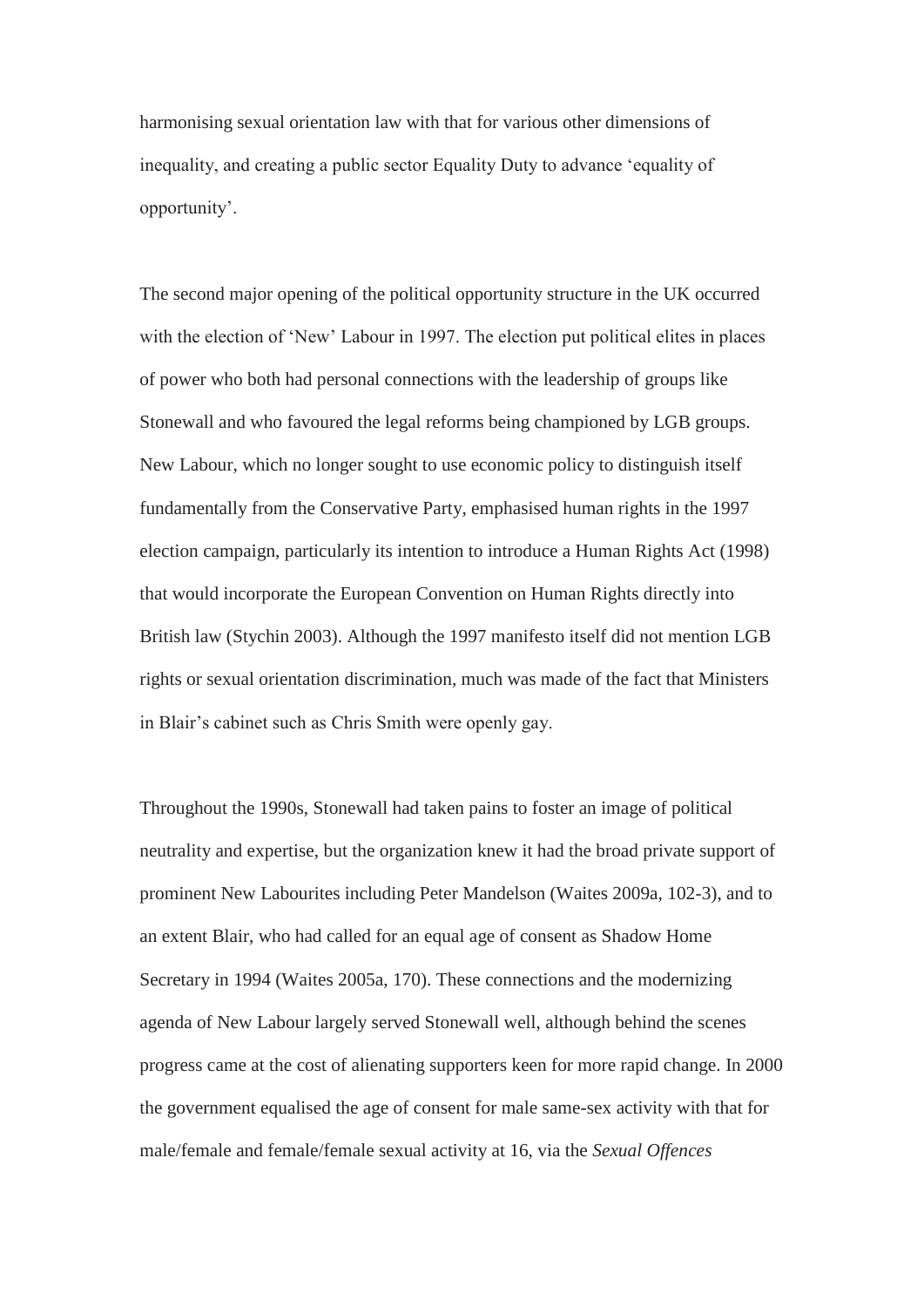*(Amendment) Act* (Waites 2005a, 158-182). The newly created Scottish parliament abolished Section 28 in 2000 (Waites 2001). The Blair government was able to do the same in England and Wales via the *Local Government Act* in 2003, despite being thwarted twice by the House of Lords (Waites 2005b). The dual action of Stonewall's inside lobbying and Outrage!'s protest campaigns, together with the work of other activist groups like Equality Network in Scotland, finally bore fruit under New Labour. Early reforms were followed by the *Civil Partnership Act 2004,* the *Adoption and Children Act 2005*, which allows same-sex couples to jointly adopt nonbiological children, the *Employment Equality Regulations* 2003, the *Equality Act 2006 a*nd the *Sexual Orientation Regulations 2007*. In the space of less than ten years the UK has gone from partially criminalizing sex between adult men via unequal ages of consent to legally recognizing same-sex couples, allowing these couples to adopt children, and banning sexual orientation discrimination in the workplace and by private sector providers. The extent of this legal change is impressive, although beyond formal equalities persist social inequalities and continued violence against LGB people.

Stonewall and Outrage! as well as other LGB activists were at the forefront of the campaigns that led to these legal reforms and can rightly take credit for re-shaping the British state's relationship with its LGB citizens. At the same time, the LGB movement has also been profoundly shaped by the nature of the British state. LGB groups in the UK have tended to be either streamlined lobby organizations made up of social and political notables or protest groups in which a few individuals dominate. Neither type of organization has taken the nationally federated, membership model used in many other western democracies such as the COC in the Netherlands, LSVD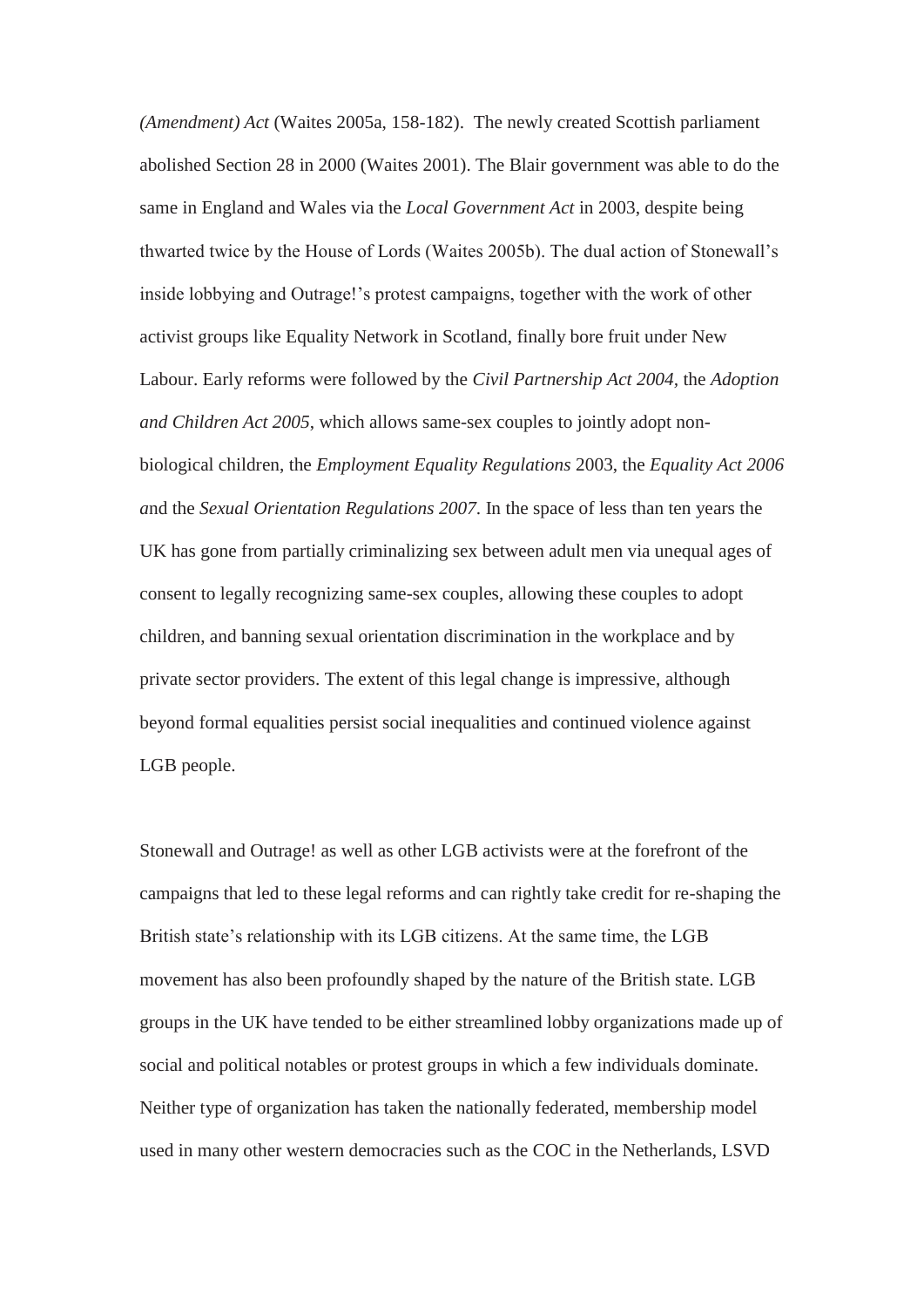in Germany and in a slightly different form the Gay and Lesbian National Task Force in the United States. Given the closed nature of the British state and hostility of many mainstream British politicians towards homosexuality until well into the 1990s, it has made sense for British activists to create organizations that either use the credibility and connections of social elites like Ian McKellen of Stonewall to gain access to the political system or make use of the charisma of street agitators like a Peter Tatchell to gain the attention and sympathy of the national media (Lucas 1998; Lent 2003). The increasing visibility of lesbian and gay communities and commercial sectors in large metropolitan areas of course made the political campaigns of Stonewall and Outrage! possible by increasing the acceptance of alternative lifestyles in British society. But the political organizations that have made up the LGB movement in the UK have remained small and, for the most part, elitist or driven by small groups of individuals. These organizations have served the movement well over the past decade as certain elements of the political opportunity structure became more favourable, but as we argue in the next section these organizations may not be as well suited to bring about further cultural and societal transformation.

#### **The Limits of Social Movement Theories in Contexts of Legal Equality**

We wish to conclude this analysis by making an intervention in debates in political science and sociology over the value of social movement theories for conceptualising future developments in LGB politics. The implicit presumption of most analysts of 'lesbian and gay' social movements has been that such movements would continue their emancipatory struggles with a shared identity after achieving formal equalities in law and policy. But in a context where formal equalities are now largely achieved, can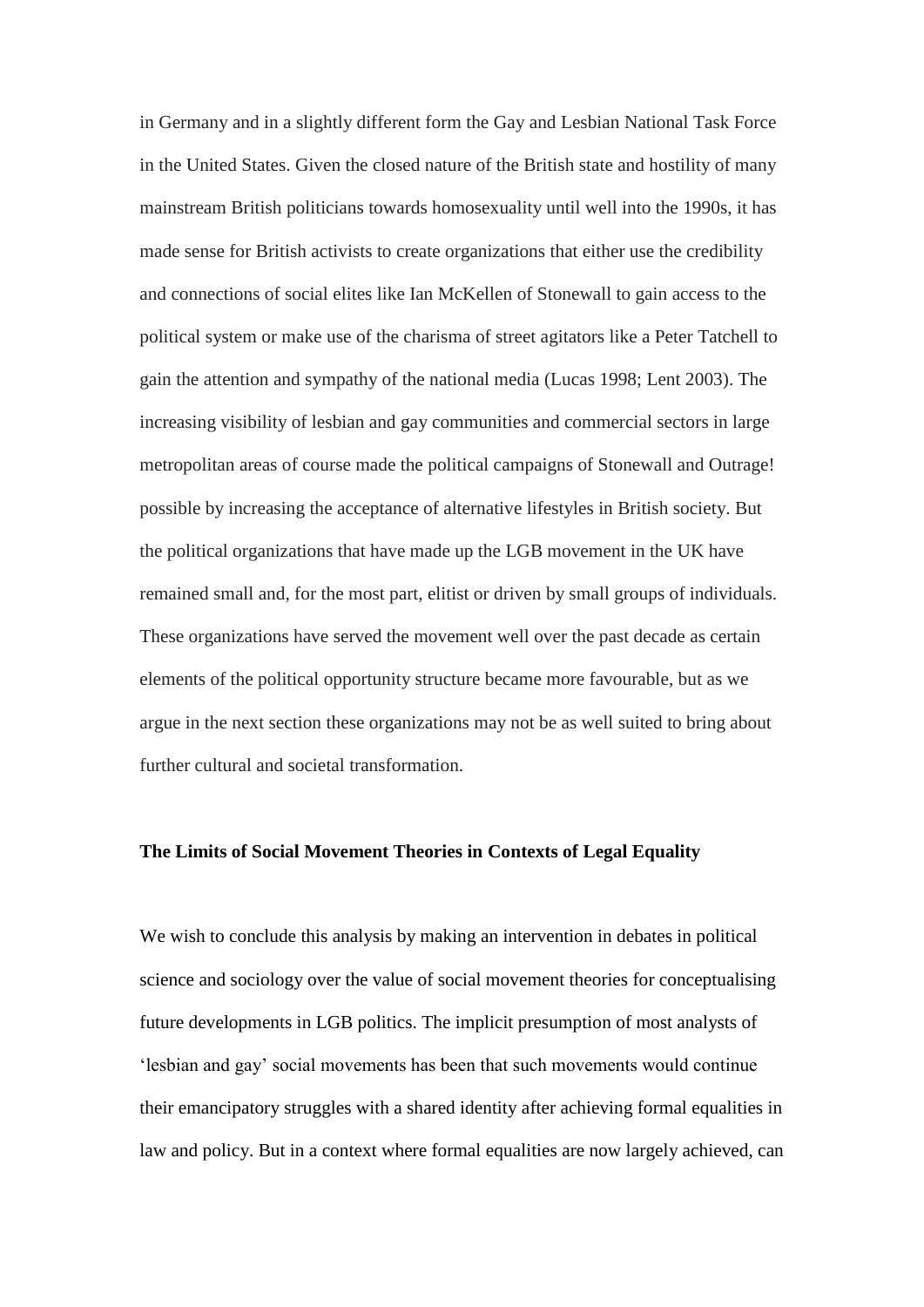it be assumed that movements will or should take the same form, or be analysed in the same way? This question is particularly important in the British context where the sexual identities represented and perpetuated by LGB movement organizations have been shaped, as we have suggested, by specific narrow groupings in leadership positions.

These questions relate to larger debates raised previously in sexuality scholarship such as that of Gamson (1995) challenging the more empirically based social movement literature. In our view some Western social movement scholars, who often acknowledge the socio-cultural formation of sexual subjectivities and identities, nevertheless have maintained a detachment from this insight in their analyses. This approach, consciously or not, has led them to continue to characterise the 'gay and lesbian' movements in various states as instances of 'identity movements' preoccupied with establishing an identity (Adam et al 1999b, 345; Melucci 1989; Castells 2004, 261-279). By contrast, we not only assume that sexual subjectivities are formed in a manner suggested by social constructionism (Weeks 1990); importantly, we also believe that social movement claims and representations can themselves play a role in constituting cultural understandings, through which individual sexual subjectivities can be formed. We also believe, with Bernstein (1997), that movement leaders may strategically mobilise biomedical or social claims about such subjectivities in particular contexts.

Claims for 'equality' in public debates have often been 'articulated' (Hall 1986) with biomedical understandings of 'sexual orientation' (Waites 2009b), which entail the production of a heterosexual/homosexual dichotomy (Sedgwick 1990) and the erasure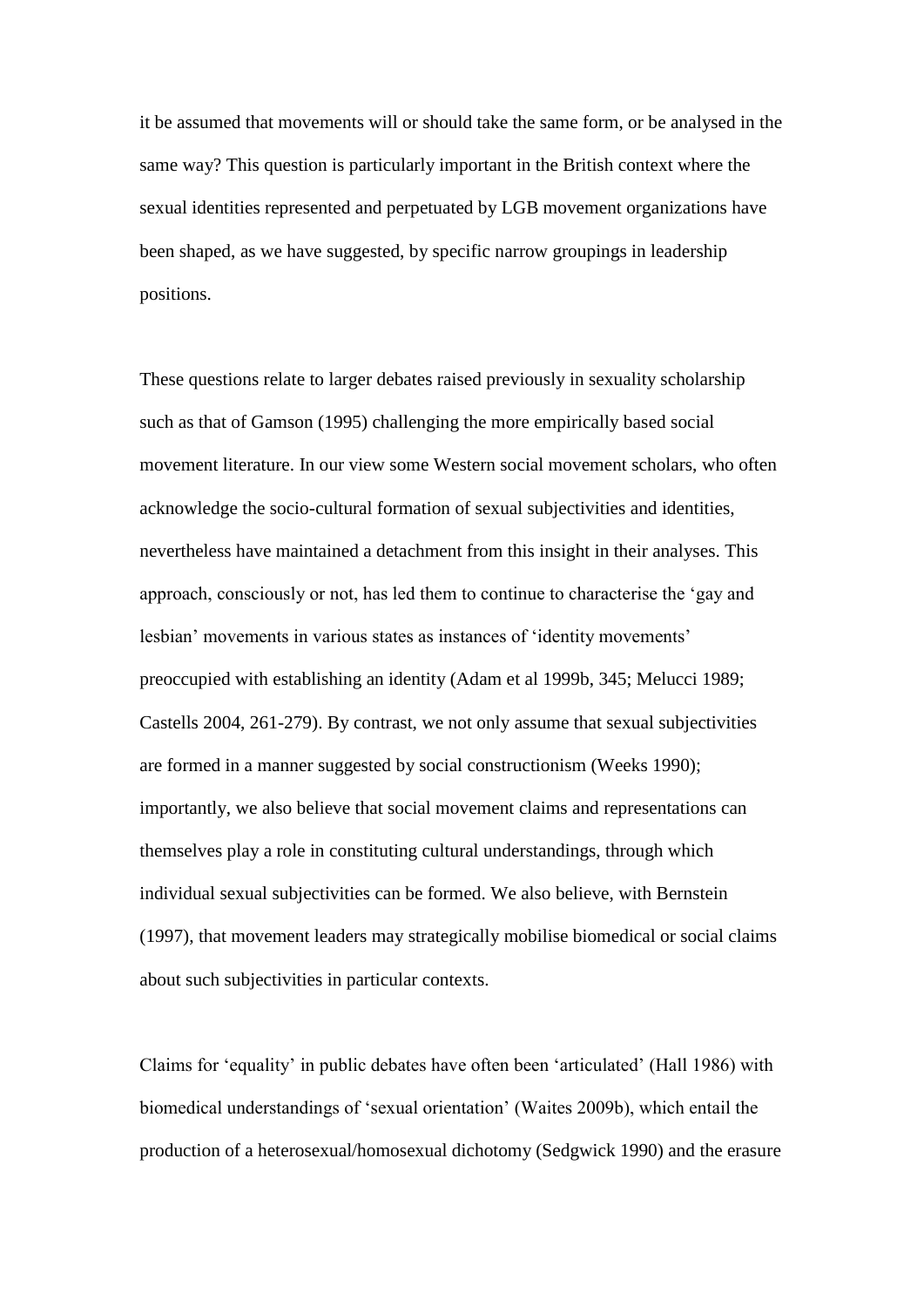of bisexuality and alternative sexualities (see also Waites 2005b). The concept of equality has thus carried an association with discrete heterosexual and gay/lesbian identities in a manner increasingly challenged by bisexual, queer and transgender politics (Butler 1990, Storr 1999). Perhaps, then, the model of shared 'identity' assumed by practioners and often unquestioningly utilised by social movement theorists is not useful? Shifts in this direction might already be suggested by the change of Stonewall in the past decade from being a 'lesbian and gay' organisation to being a 'lesbian, gay and bisexual' organisation.

In future analysis it will remain important to distinguish NGOs like Stonewall from social movements in order to grasp current developments. This enables us to note how NGOs that engage with the state are influenced by such engagements to define movement membership and objectives in certain ways. As biomedical and psychological paradigms concerning sexuality have diversified, LGB NGOs have gained some 'potential for agency' in deciding on discursive strategies (Waites 2005b, 557). But in general it is crucial to acknowledge that many contemporary LGB NGOs work closely with the state, to analyse this interpenetration, and to consider whether NGOs might be subject to associated forms of bureaucratisation or de-radicalisation. In the absence of a government Commission relating to sexual orientation in the UK, for example, Stonewall came in part to fulfil a substitute role until 2007 by providing expertise and assistance to government; as one example Stonewall received funding to write guidance for schools on homophobic bullying for the Department for Children, Schools and Families (2007) (The Equality Network similarly receives funding from the Scottish Government). In general it is thus apparent that mainstream NGOs are now deeply entwined with the formal and legal equalities agendas of government, and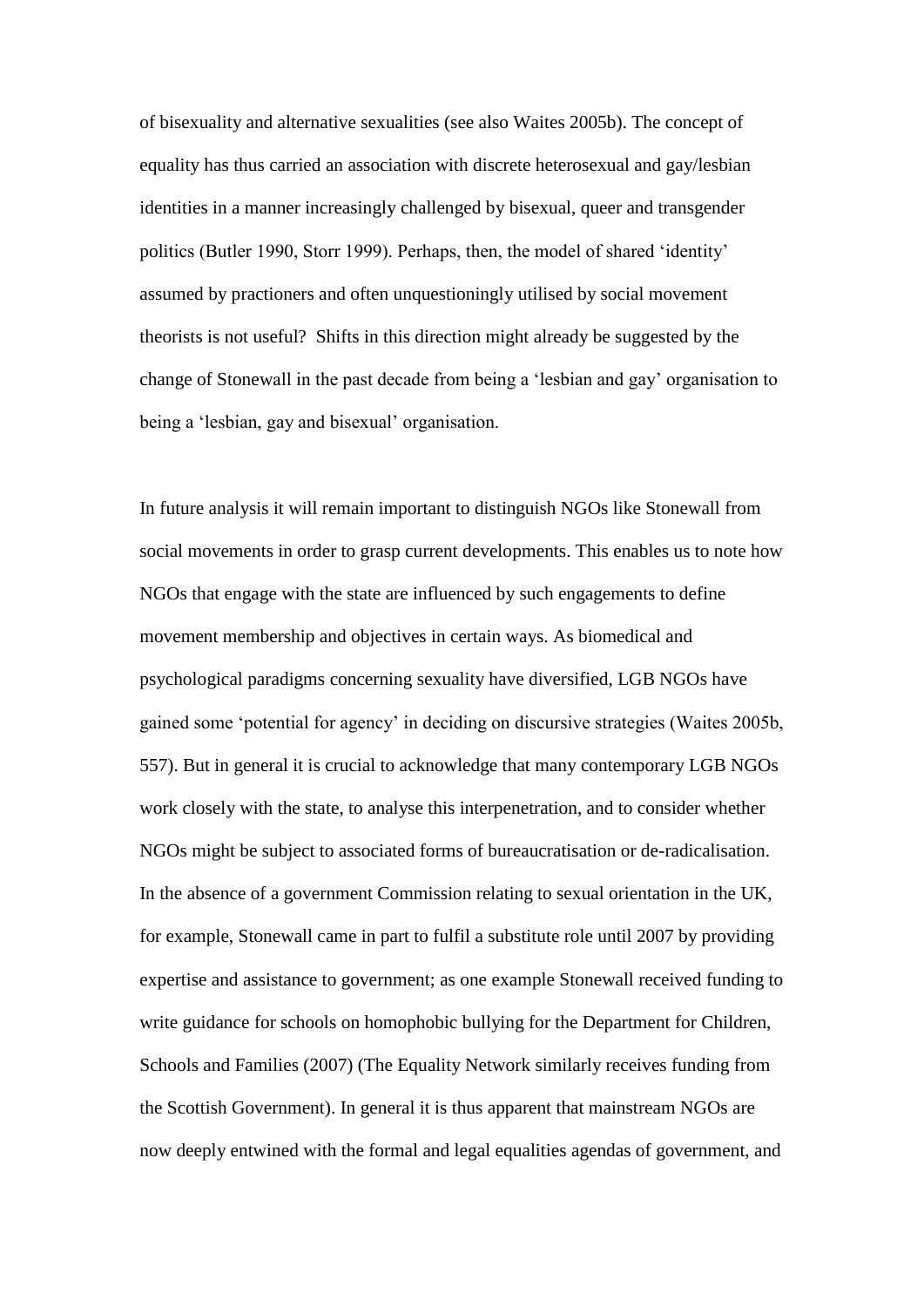with policy agendas supporting an ethos of equal opportunities. Yet state equality policies in some ways correspond to and dovetail with anti-identitarian political approaches, as new equality legislation prohibits discrimination against bisexuals and heterosexuals entering many 'gay' social spaces. These relationships raise tensions in movements, including within organisations, over whether NGOs can and do pursue radical social equality agendas.

Given that social inequalities play at least as important a role as legal inequalities in sustaining the power differentials between people, it is possible to construct new political narratives to draw select people towards a 'gay and lesbian' or an LGB movement identity. But if claims for formal equality until now have been associated with a gay or lesbian 'identity' and the heterosexual/homosexual binary, it is at least worth considering whether equality might now escape its association with this binary. There is now an opportunity for the 'lesbian and gay movement' – perhaps to be articulated by new groupings in relation to an implicitly 'queer' agenda for sexual diversity - to be owned and led by anyone who wishes to challenge the privileging of heterosexuality. Is it imaginable that in the UK equality might now be claimed by a newly conceived more grassroots movement or alliance of heterosexuals, bisexuals and LGB people, as equal members, focussed on the dissipation of fixed sexual identities? More diffuse types of organizing now seem to be emerging, especially via internet campaigns and cultural politics (such as the annual Bi-Con gathering of bisexuals, or websites for asexuals), that are more participatory and tend to contribute to a more pluralistic sexual politics. Without such developments we would question the ability of LGB politics to bring about the further emancipation of sexual nonconformists in British society.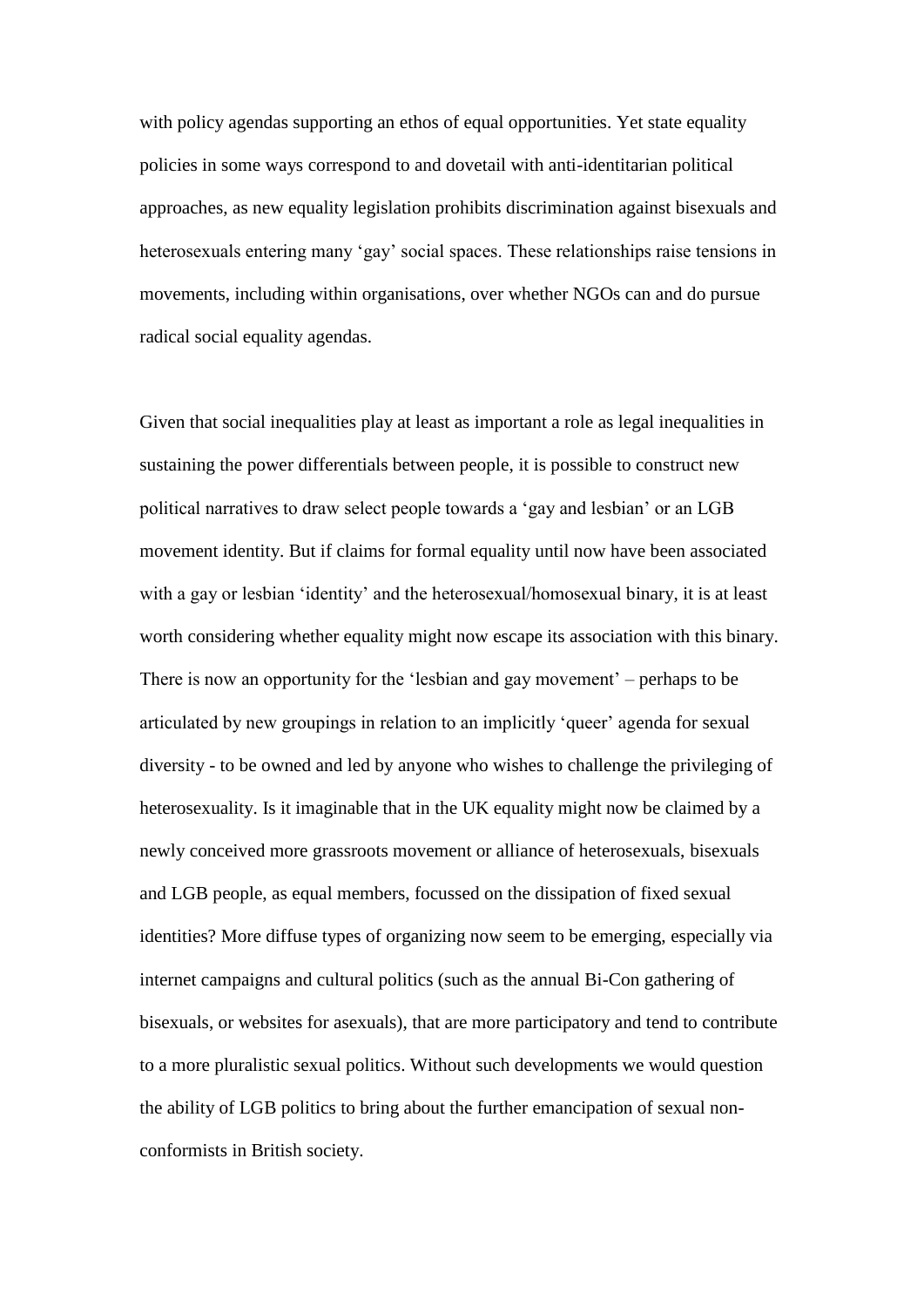We do not seek to resolve the dilemmas we have raised over political strategies here, nor to predict which ideology will prevail. Social movement theories have provided certain insights for analysis of the relationship between lesbian and gay people and the state, which indeed we employed in this chapter, but it is not clear that this analysis can be used to fully grasp the limitations of movements who have fostered recent social and political change. Social movement theorists therefore need to address the manner in which conceptions of core movement identity and the heterosexual/homosexual binary have been entwined with equality claims, in order to reinterpret movement histories. Current conceptions of social movement forms may well be poorly situated to conceptualise emancipation beyond legal reform given their identity commitments and narrow and non-participatory structures /strategies. This demands a wider engagement with social theories as well as new forms of political imagination, to grasp the emerging situation.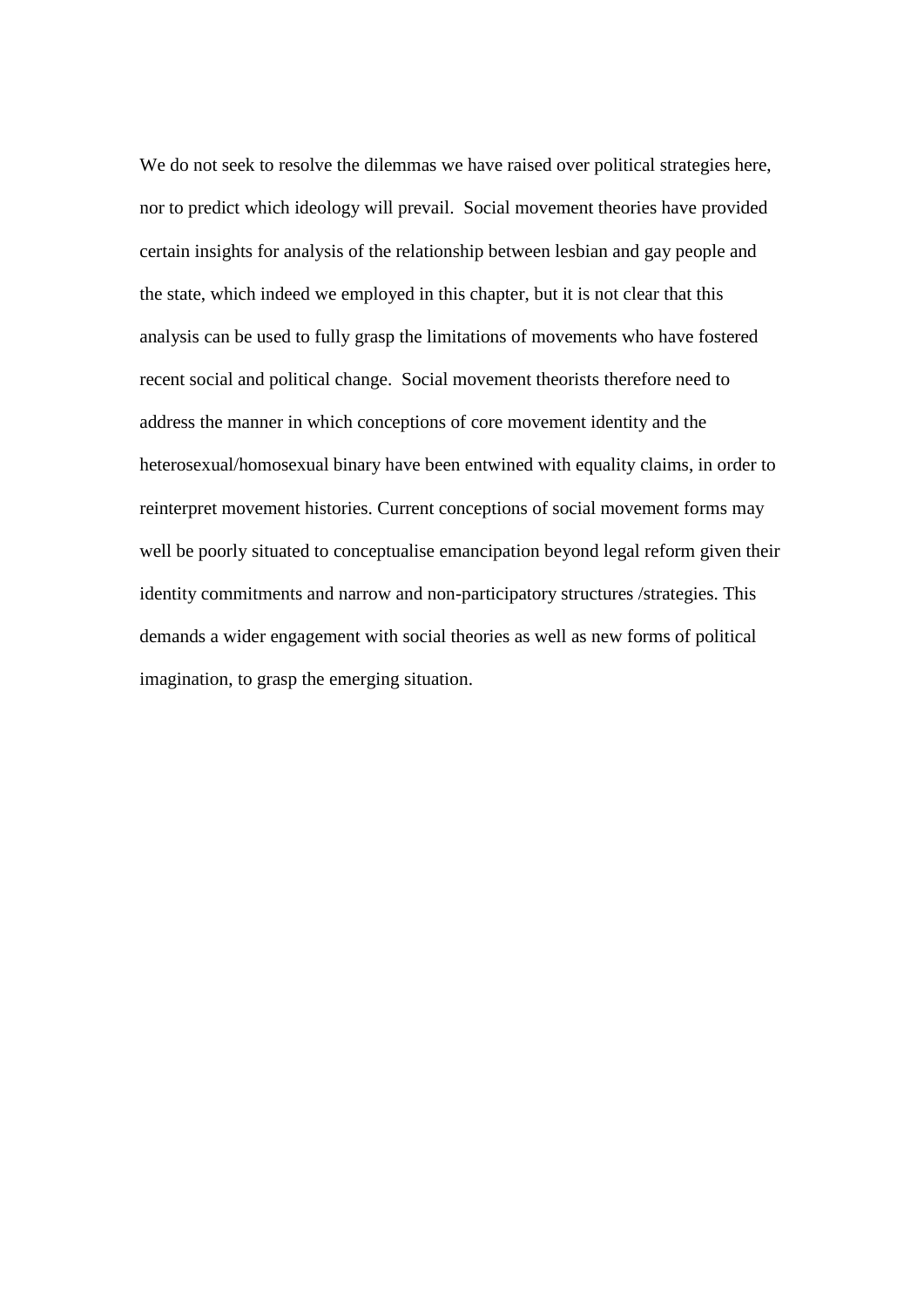#### **References**

Adam, B.., Duyvendak, J. W. and Krouwel, A. 1999b. Gay and Lesbian Movements beyond Borders?, in *The Global Emergence of Gay and Lesbian Politics: National Imprints of a Worldwide Movement*, edited by A. Adam et al, Philadelphia: Temple University Press, 344-371.

Beger, N. 2004. *Tensions in the Struggle for Sexual Minority Rights in Europe.*  Manchester: Manchester University Press.

Bernstein, M. 1997. Celebration and Suppression: the Strategic Uses of Identity by the Lesbian and Gay Movement. *American Journal of Sociology*, 103(3), 531-565. Butler, J. 1990. *Gender Trouble: Feminism and the Subversion of Identity*. London: Routledge.

Castells, M. 2004. *The Power of Identity*, second edition. Oxford: Blackwell. *Civil Partnership Act 2004.* London: HMSO.

Committee on Homosexual Offences and Prostitution, Home Office and Scottish Home Department, 1957. *Report of the Committee on Homosexual Offences and Prostitution*. Cmnd.247. London: HMSO.

*Council Directive on Employment Equality 2000.* (2000/78/EC).

Dryzek, J., Downes, D., Hunold, C., Schlossberg, D. and Hernes, H.-K. 2003. *Green States and Social Movements.* New York: Oxford University Press.

*Dudgeon v. U.K* . [1981]. European Court of Human Rights (Strasbourg), Case 7525/76

*Equality Act 2010.* London: HMSO.

European Commission. 2006. *Eurobarometer 66: Public Opinion in the European Union.* http://ec.europa.eu/public\_opinion/archives/eb/eb66/eb66\_highlights\_en.pdf; accessed 6/10/2010.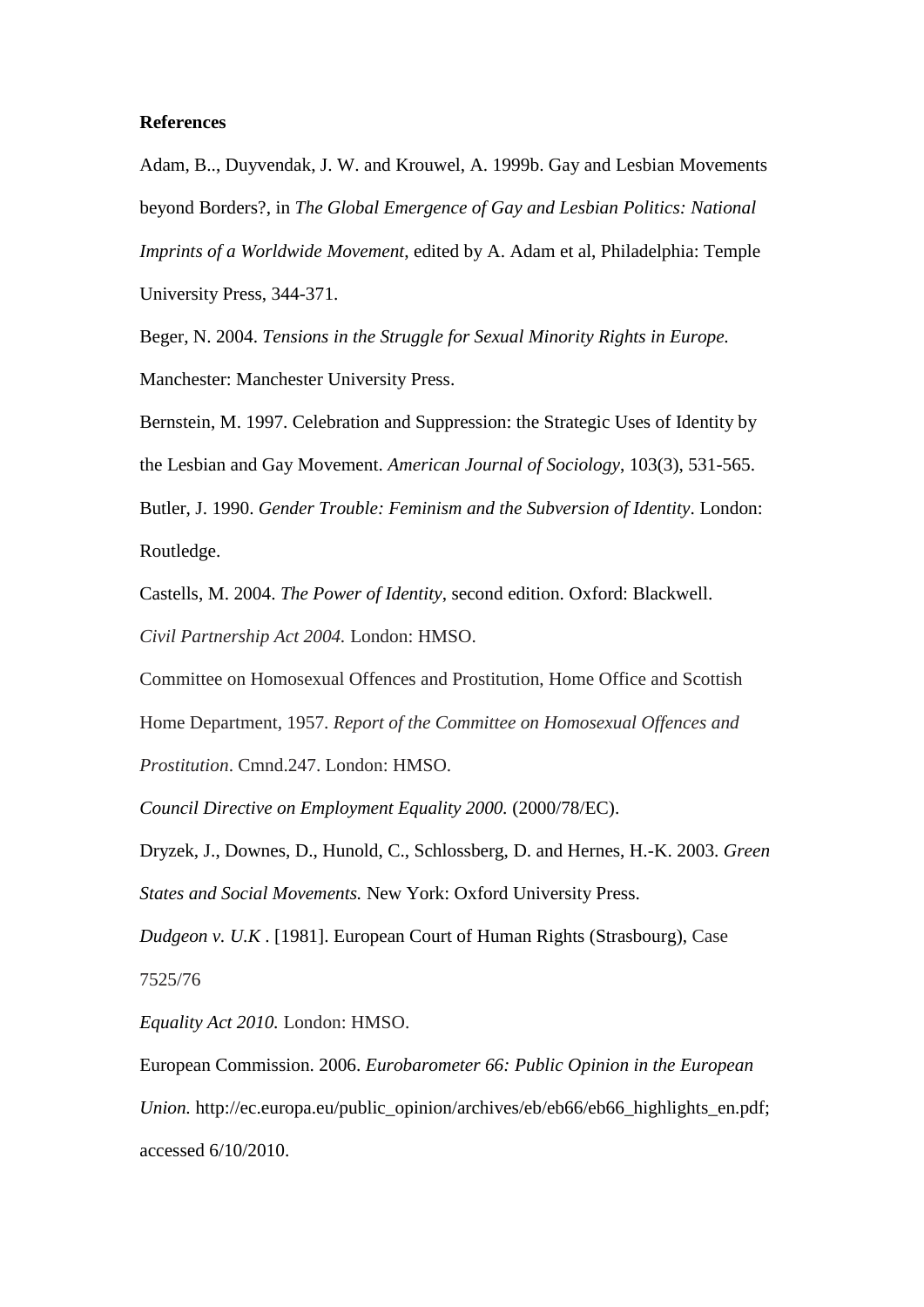Gamson, J. 1995. Must Identity Movements Self-Destruct? A Queer Dilemma. *Social Problems,* 42(3), 390-407

Graupner, H. 2001. The First Will Be Last: Legal Recognition of Same-Sex Partnerships in Austria, in *Legal Recognition of Same-Sex Partnerships,* edited by

R.Wintemute and M.Andenas. Oxford: Hart Publishing, 549-561

Grey, A. 1992. *Quest for Justice: Towards Homosexual Emancipation*. London: Sinclair-Stevenson.

Hall, S. 1986. On Postmodernism and Articulation: An Interview with Stuart Hall. *Journal of Communication Inquiry*, 10(2), 45-60.

Hooghe, L. and Marks. G. 2001. *Multi-level Governance and European Integration.*  Lanham: Rowman & Littlefield Publishers.

*Human Rights Act* (1998) London: HMSO.

Imig, D. and Tarrow, S. 2001. *Contentious Europeans: Protest and Politics in an Emerging Polity.* Lanham: Rowman & Littlefield.

Jeffery-Poulter, S. 1991. *Peers, Queers and Commons: The Struggle for Gay Law Reform from 1950 to the Present*. London: Routledge.

Keck, M. and Sikkink, K., 1998. *Activists beyond borders: advocacy networks in international politics*. Ithaca: Cornell University Press.

Kitschelt, H. 1986. Political Opportunity Structures and Political Protest: Anti-Nuclear Movements in Four Democracies. *British Journal of Political Science*, 16(1), 57-85.

Kollman, K., 2007. Same-sex unions: the globalization of an idea. *International Studies Quarterly*, 51(3), 329–357.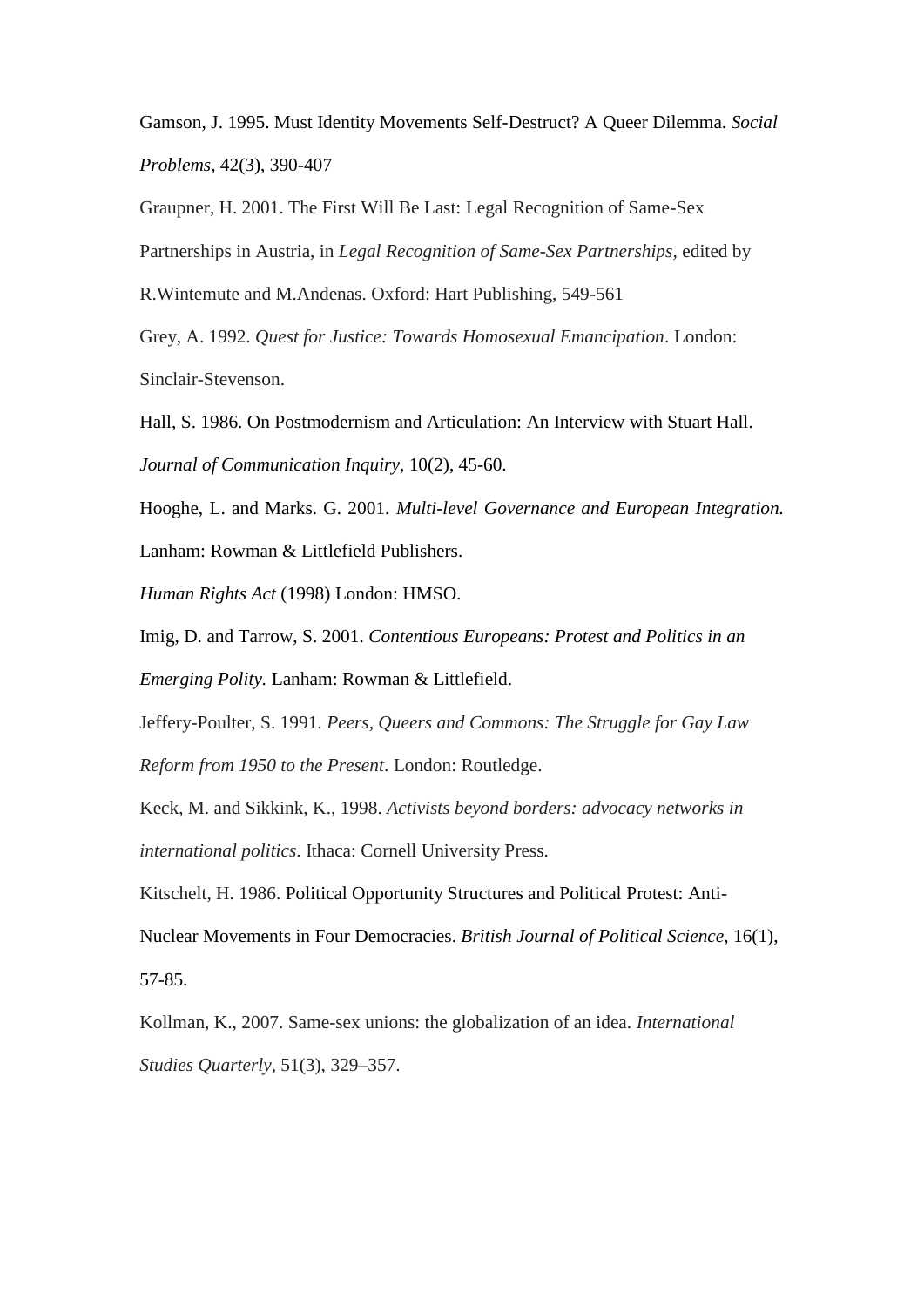Kollman, K. 2009. European Institutions, Transnational Networks and National Same-Sex Union Policy: When Soft Law Hits Harder. *Contemporary Politics*, 15(2), 37-53.

Kollman, K. and Waites, M. 2009. The global politics of lesbian, gay, bisexual and transgender human rights: an introduction. *Contemporary Politics*, 15(2), 1-17.

Koopmans, R. 1996. New social movements and changes in political participation in Western Europe. *West European Politics,* 19(1), 28-50.

Labour Party. 1997. *New Labour: Because Britain Deserves Better – Labour Party Manifesto*. London: Labour Party.

Lent, A. 2003. The Transformation of gay and lesbian politics in Britain. *British Journal of Politics and International Relations*, 5(1), 24-49.

*Local Government Act 1988.* London: HMSO.

Lucas, I. 1998). *Outrage! An Oral History*. London: Cassell.

*Lustig-Prean and Beckett v United Kingdom* [2000]. European Court of Human

Rights (Strasbourg) Case: 31417/96.

Melucci, A.1989. *Nomads of the Present: Social Movements and Individual Needs in Contemporary Society*. London: Temple University Press.

Pew Research Center. 2007. *47 Nation Global Public Attitudes Survey.* Washington DC: Pew Research Center.

Plummer, K. 1999. The Lesbian and Gay Movement in Britain: Schisms, Solidarities and Social Worlds', in *The Global Emergence of Gay and Lesbian Politics: National Imprints of a Worldwide Movement,* edited by B. Adam et al., Philadelphia: Temple University Press, 133-157.

Power, L. 1995. *No Bath But Plenty Of Bubbles: An Oral History of the Gay Liberation Front 1970-73.* London: Cassell.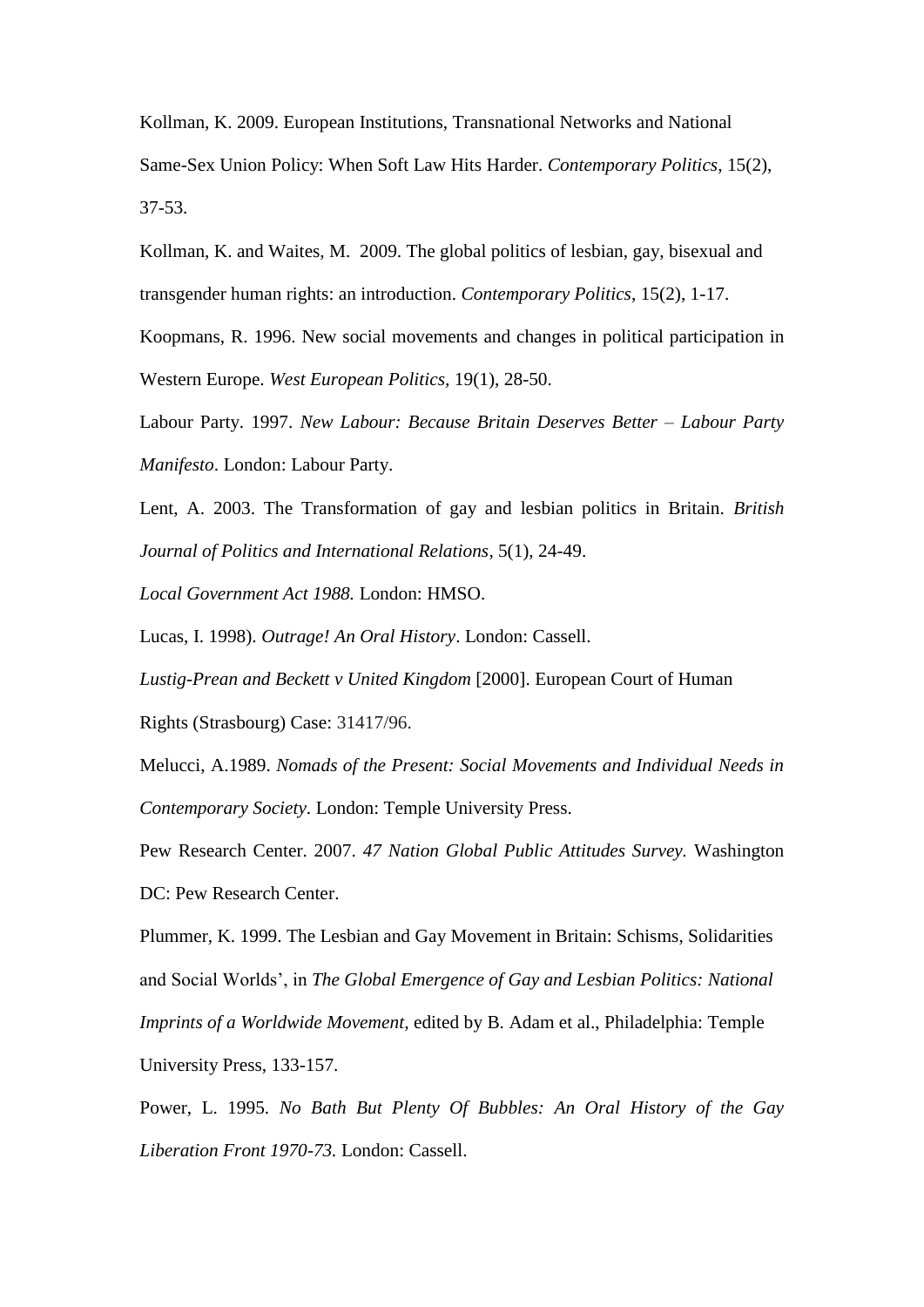Sedgwick, E.K. 1990. *Epistemology of the Closet*. London: Penguin.

*Sexual Offences Act 2003.* London: HMSO.

Department for Children, Schools and Families/Stonewall. 2007. Preventing and responding to homophobic bullying in schools. [Online Department for Children, Schools and Families/Stonewall ] Available at:

[http://www.stonewall.org.uk/at\\_school/resources/3782.asp.](http://www.stonewall.org.uk/at_school/resources/3782.asp) [accessed 18/05/10].

Storr, M. 1999. New Sexual Minorities, Opposition and Power: Bisexual Politics in the UK, in *Storming the Millennium: The New Politics of Change*, edited by T. Jordan and A. Lent. London: Lawrence and Wishart.

Smith, A.M. 1994. *New Right Discourse on Race and Sexuality: Britain 1968-1990.*  Cambridge: Cambridge University Press.

*Smith & Grady v. U.K.* [1999]. European Court of Human Rights (Strasbourg) Case: 32377/96.

Stychin, C. 2003. *Governing Sexuality: The Changing Politics of Citizenship and Law Reform.* Oxford: Hart Publishing.

*Sutherland v. U.K.*[1997]. European Commission of Human Rights (Strasbourg) Application: 25186/94.

Waaldijk, K. 2000. Civil Developments: Patterns of Reform in the Legal Position of Same-sex Partners in Europe. *Canadian Journal of Family Law,* 17(1), 64-88. Waites, M. 2001. Regulation of Sexuality: Age of Consent, Section 28 and Sex Education, *Parliamentary Affairs*, 54 (3), 495-508.

Waites, M. 2005a. *The Age of Consent: Young People, Sexuality and Citizenship.*  Basingstoke: Palgrave Macmillan.